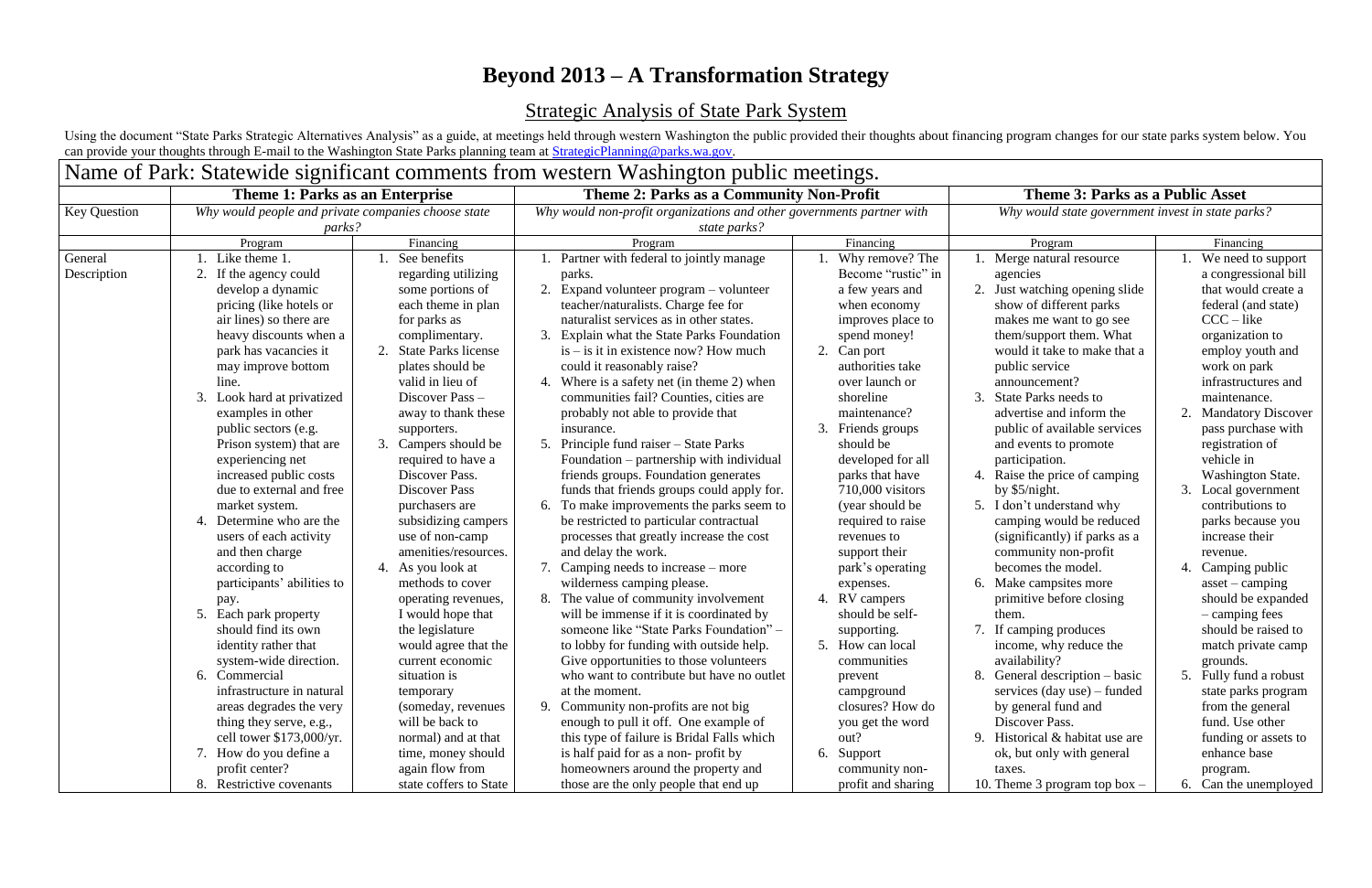| ensure "enterprise"<br>doesn't become<br>commercialism.<br>9. Most campsites are not<br>full now except during<br>the summer and on<br>weekends.<br>10. How do we control<br>justifying revenue<br>created by amenities<br>that ultimately "dumb<br>down" the experience<br>that state parks<br>currently offer?, i.e.,<br>Larabee State Park or<br>Taco Bell's Larabee<br>State Park featuring a<br>digital WI-FI<br>experience.<br>11. Keep the parks<br>billboard &<br>commercial sign free.<br>12. Should ask what<br>aspect? In all three<br>themes -these should<br>be addressed as<br>alternative "approach"<br>not models. It's not all<br>or nothing.<br>13. Additional and<br>premium services<br>camping, boating<br>service use basic fee<br>structure.<br>14. Camping improve<br>services – modernize<br>and limit.<br>15. Please do not increase<br>privatization of state<br>parks.<br>16. Special events $\&$<br>enterprise - Mt. bike<br>races, trail thons and<br>endurance races<br>17. WI-FI, cable and<br>laundry are not really<br>needed for a camping | Taxes should<br>5.<br>provide at least<br>25% of needed<br>revenue. The<br>legislature needs to<br>bite the bullet and<br><b>Washington voters</b><br>need to vote in state<br>income tax for the<br>top 1% of earners.<br>6. Do not charge<br>market pricing for<br>all service or<br>facility rentals. The<br>parks are a public<br>trust and must not<br>price out low-<br>income citizens.<br>Please resist the<br>7.<br>legislature's<br>expression that<br>parks should be<br>self-sustaining. | using that park.<br>10. As a co-op would we be out of the<br>legislation?<br>11. Being on the historic registry what is the<br>legal means of the original gift from<br>Robert Moran? We are not federally<br>owned. Moran will remain a state<br>facility. If the park is money making we<br>will take the money and the legislators<br>can take a hike. Moran was donated for<br>all the people as a public park.<br>12. Capabilities of non-profits. YMCA's<br>budget is 3x the budget of Moran; the<br>definition should include larger<br>organizations. It not participatory. | like friends of<br>Moran State Park.<br>Consider<br>7.<br>transferring park<br>properties to<br>federal/county or<br>city and park and<br>recreation districts<br>if these other<br>groups can meet<br>mission.<br>8.<br>Non-profits $-$ get<br>money from same<br>sources. They are<br>already in dire<br>straits. | 11. |
|-------------------------------------------------------------------------------------------------------------------------------------------------------------------------------------------------------------------------------------------------------------------------------------------------------------------------------------------------------------------------------------------------------------------------------------------------------------------------------------------------------------------------------------------------------------------------------------------------------------------------------------------------------------------------------------------------------------------------------------------------------------------------------------------------------------------------------------------------------------------------------------------------------------------------------------------------------------------------------------------------------------------------------------------------------------------------------|------------------------------------------------------------------------------------------------------------------------------------------------------------------------------------------------------------------------------------------------------------------------------------------------------------------------------------------------------------------------------------------------------------------------------------------------------------------------------------------------------|-------------------------------------------------------------------------------------------------------------------------------------------------------------------------------------------------------------------------------------------------------------------------------------------------------------------------------------------------------------------------------------------------------------------------------------------------------------------------------------------------------------------------------------------------------------------------------------|---------------------------------------------------------------------------------------------------------------------------------------------------------------------------------------------------------------------------------------------------------------------------------------------------------------------|-----|

. The legislature has abandon State Parks system with no state park generated tax coming back to the parks. The general fund needs to give parks money; and money generated by parks come back to parks.

part should read "limit services and facilities to those with groups public recreation and add education benefit. The program can pay for its self. Re-instituting ASAP the environmental learning center outdoor school overnight program under direction of a full-time director with a degree and experience in environmental education, and experience in recruiting school districts to the program.

be put to work in parks as an alternative financial resource for them by working in the parks instead of joining the military?

- 7. If things get even more grave financially for State Parks, consider that it probably serves the public interest better to lose headcount at headquarters before losing any more field positions.
- 8. State has to generage dedicated to keep parks open.
- 9. Legislature needs to levy a dedicated tax to support state parks for next 100 years.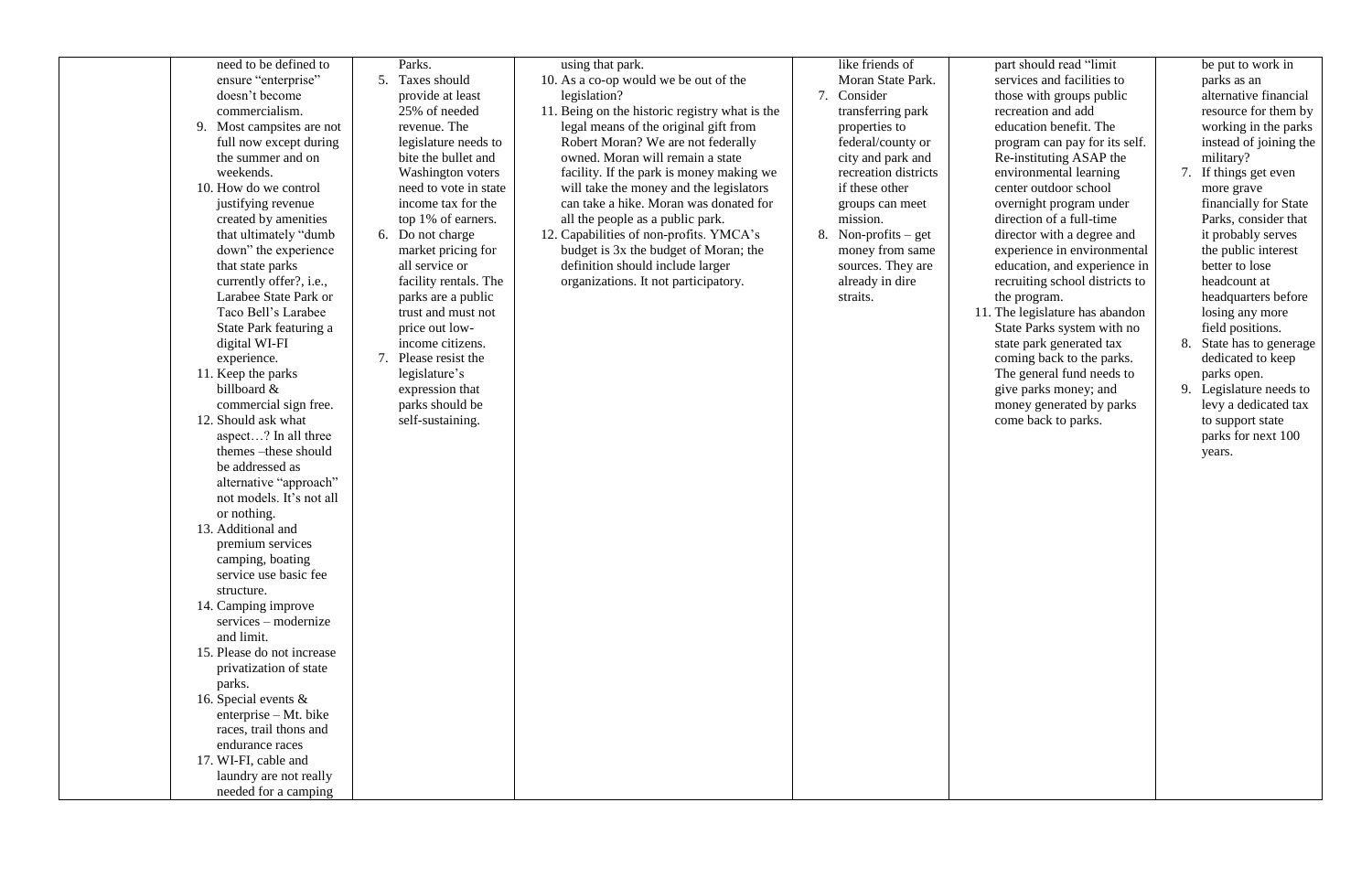| experience.                |  |  |
|----------------------------|--|--|
| 18. It took 100 years to   |  |  |
| build a great system.      |  |  |
| Please don't ruin it in    |  |  |
| one biennium - get         |  |  |
|                            |  |  |
| back on the general        |  |  |
| fund.                      |  |  |
| 19. Taking over and        |  |  |
| making it for profit we    |  |  |
| lose autonomy. We          |  |  |
| cannot go without          |  |  |
| paying money? The          |  |  |
| parks are ours.            |  |  |
| 20. Privatization: someone |  |  |
| takes over a community     |  |  |
| value and makes it a       |  |  |
| private value and          |  |  |
|                            |  |  |
| community is lost.         |  |  |
| 21. Advertising: we want   |  |  |
| an oasis from ads.         |  |  |
| Marketing and sales        |  |  |
| permeates more and         |  |  |
| more aspects of our        |  |  |
| society. We need parks     |  |  |
| as the hold outs.          |  |  |
| 22. "The Creep" First a    |  |  |
| private company at the     |  |  |
| gate, and then they are    |  |  |
| cutting down trees         |  |  |
| before we know it we       |  |  |
| will become New            |  |  |
| Jersey. You pay for        |  |  |
| everything; roads,         |  |  |
|                            |  |  |
| taxes, you pay for         |  |  |
| every little thing, and    |  |  |
| there is nothing just for  |  |  |
| people.                    |  |  |
| 23. Having parks as an     |  |  |
| enterprise may not         |  |  |
| fulfill the mission        |  |  |
| statement. There may       |  |  |
| not be enough money        |  |  |
| to fund the parks for      |  |  |
| everybody and the          |  |  |
| mission is changes.        |  |  |
| Water slides are           |  |  |
|                            |  |  |
| installed. This puts       |  |  |
| pressure on the            |  |  |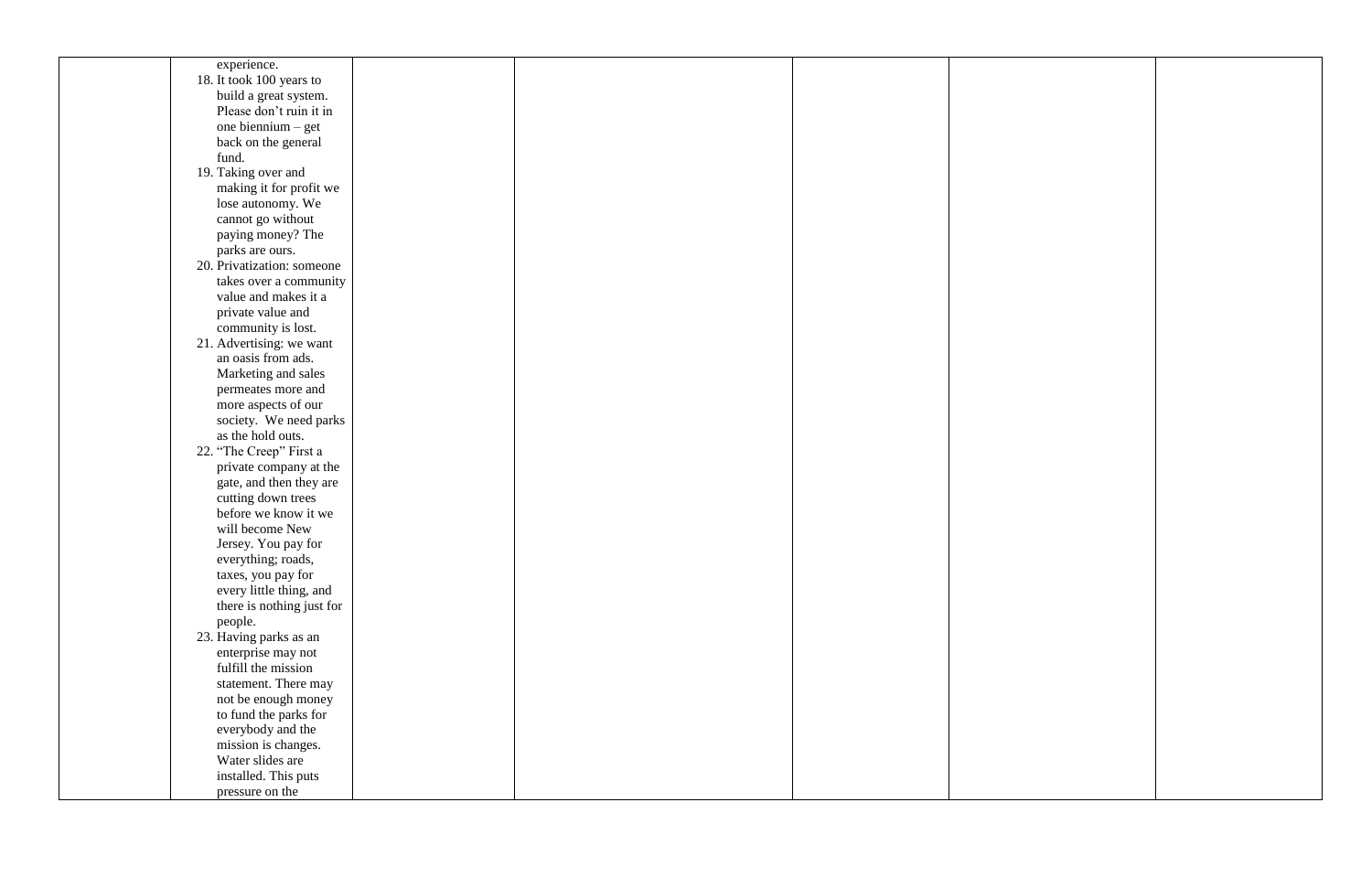| mission. Enterprises are |  |  |
|--------------------------|--|--|
| exclusionary. When       |  |  |
| you pay a fee and the    |  |  |
| fee is high some people  |  |  |
| cannot pay. People       |  |  |
| without money should     |  |  |
| have access to parks, it |  |  |
| is just as important.    |  |  |
| What about poor          |  |  |
| people? Will we take     |  |  |
| parks away from them?    |  |  |
| 24. Privatization takes  |  |  |
| money from the           |  |  |
| community and ships it   |  |  |
| elsewhere. Now that      |  |  |
| money is no longer       |  |  |
| being circulated on the  |  |  |
| island and islanders     |  |  |
| must make up the         |  |  |
| difference for services, |  |  |
| road, fire dept.         |  |  |
| everyone is impacted.    |  |  |
| 25. Puts pressure on the |  |  |
| parks management:        |  |  |
| thousands of dollars are |  |  |
| lost on projects ex.     |  |  |
| pumping water up to      |  |  |
| Mountain Lake,           |  |  |
| rehabbing the cabin. Be  |  |  |
| more businesslike and    |  |  |
| careful with which       |  |  |
| projects the park is     |  |  |
| undertaking.             |  |  |
| 26. There is a huge push |  |  |
| across the country to    |  |  |
| privatize and a gutting  |  |  |
| of social programs. The  |  |  |
| parks are in this        |  |  |
| situation. The country   |  |  |
| is spending 28.5 billion |  |  |
| dollars on war, big      |  |  |
| business profits and     |  |  |
| citizens pay more. We    |  |  |
| are all affected by the  |  |  |
| larger system changes.   |  |  |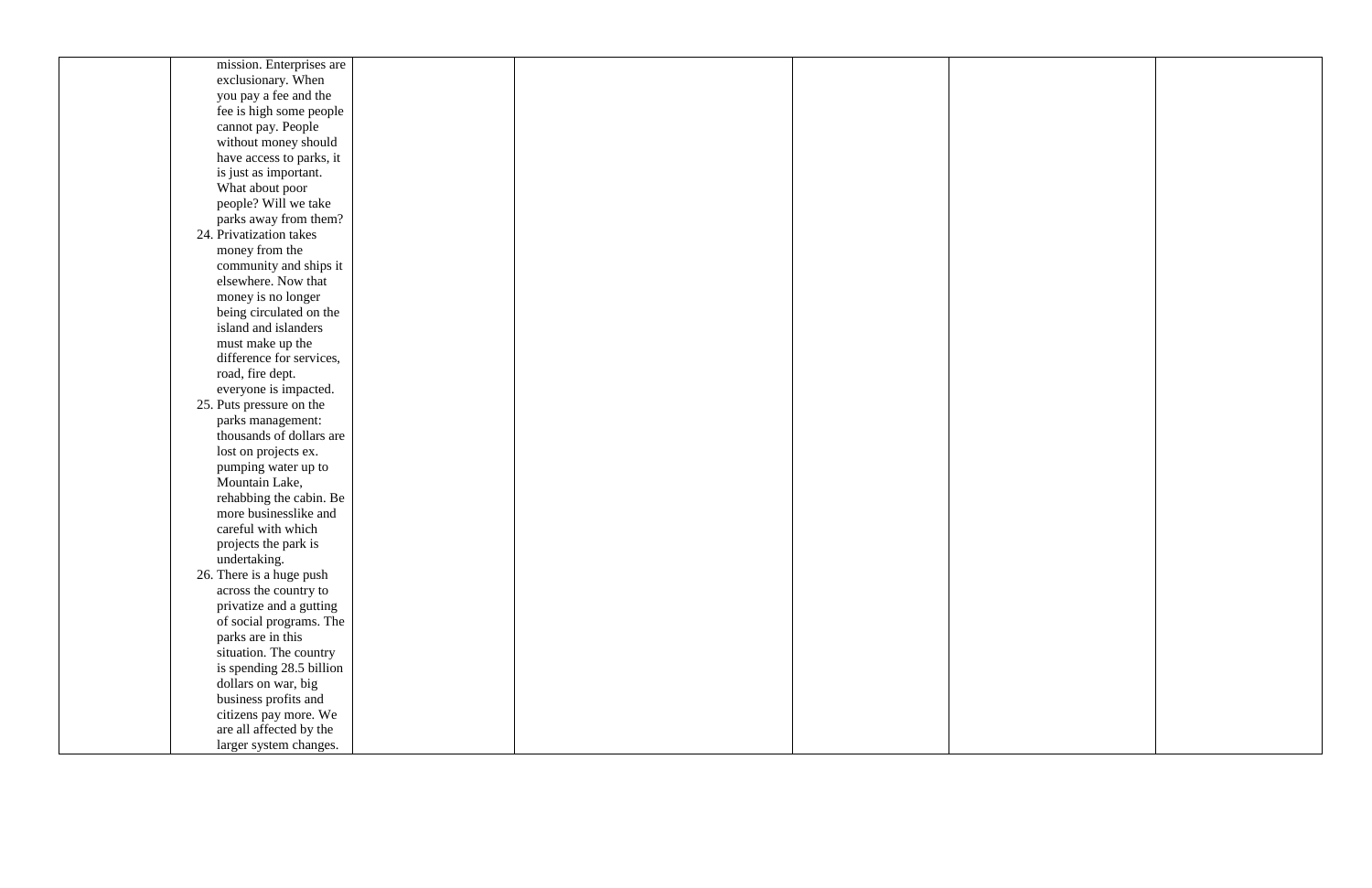| Camping | How would this work?<br>Fifty dollars a night for<br>private camping?<br>2. Theme $1,2,3$ can all be<br>used; some geographic<br>areas being more<br>related to 1 or 2 or 3.<br>Camping revenue -<br>North Carolina State<br>Park does this.<br>3. Good ideas but have 2-<br>3 weekends where<br>these groups have<br>reduced rates at urban<br>state parks.<br>$Camping - increase fees -$<br>could add some amenities<br>$-$ add spots.<br>Create RV areas with all<br>additional amenities WI-FI,<br>laundry.<br>4. Campgrounds – some<br>are so old just need<br>close. The better ones<br>need to be used.<br>5. Enlarge some camp<br>sites.<br>6. Increased expertise is<br>necessary to support<br>the services focused on<br>public service. I think<br>of this as an<br>opportunity to draw<br>more visitors to parks.<br>7. Prioritize best views | Camping – expand<br>as needed to bring<br>in more revenue.<br>2. Camping $-$<br>primarily as<br>enterprise with<br>some non-profit<br>help.<br>3. Camping/overnight<br>structures: $2$ tiers $-$<br>enterprise (large<br>parks), community<br>fill in smaller near<br>large communities.<br>4. Add more<br>campsites.<br>5. Improve camping<br>revenue by adding<br>hook ups, showers<br>& concessions.<br>6. Campers should<br>also have a<br>Discover Pass. | Access for all camping and interpretive<br>programs important.<br>2. Campground – 1 eliminate pass<br>programs, $2$ – require day use fee in<br>addition to camp fee.<br>3. Campgrounds making profit? Give those<br>who need it a break. | Add day camps<br>and recreation<br>programs for youth<br>as revenue and<br>opportunity to<br>teach natural<br>system<br>stewardship.<br>2. Vacation rental<br>owners benefit.<br>Provide a pass for<br>$$100 - $300$ for<br>their guests to use<br>the park. | Destruction of flora by<br>campers.<br>2. Why have fewer utility<br>hookups and paved road<br>would bring fewer people in<br>their RV.<br>3. Why remove the facilities it<br>cost to build them. Why<br>remove them? Why would<br>people buy state parks pass<br>with camping site? |  |
|---------|-------------------------------------------------------------------------------------------------------------------------------------------------------------------------------------------------------------------------------------------------------------------------------------------------------------------------------------------------------------------------------------------------------------------------------------------------------------------------------------------------------------------------------------------------------------------------------------------------------------------------------------------------------------------------------------------------------------------------------------------------------------------------------------------------------------------------------------------------------------|---------------------------------------------------------------------------------------------------------------------------------------------------------------------------------------------------------------------------------------------------------------------------------------------------------------------------------------------------------------------------------------------------------------------------------------------------------------|-------------------------------------------------------------------------------------------------------------------------------------------------------------------------------------------------------------------------------------------|--------------------------------------------------------------------------------------------------------------------------------------------------------------------------------------------------------------------------------------------------------------|-------------------------------------------------------------------------------------------------------------------------------------------------------------------------------------------------------------------------------------------------------------------------------------|--|
|         |                                                                                                                                                                                                                                                                                                                                                                                                                                                                                                                                                                                                                                                                                                                                                                                                                                                             |                                                                                                                                                                                                                                                                                                                                                                                                                                                               |                                                                                                                                                                                                                                           |                                                                                                                                                                                                                                                              |                                                                                                                                                                                                                                                                                     |  |
|         |                                                                                                                                                                                                                                                                                                                                                                                                                                                                                                                                                                                                                                                                                                                                                                                                                                                             |                                                                                                                                                                                                                                                                                                                                                                                                                                                               |                                                                                                                                                                                                                                           |                                                                                                                                                                                                                                                              |                                                                                                                                                                                                                                                                                     |  |
|         | and present there use<br>by the poor $-$ no way.<br>8. Why decrease                                                                                                                                                                                                                                                                                                                                                                                                                                                                                                                                                                                                                                                                                                                                                                                         |                                                                                                                                                                                                                                                                                                                                                                                                                                                               |                                                                                                                                                                                                                                           |                                                                                                                                                                                                                                                              |                                                                                                                                                                                                                                                                                     |  |
|         | camping? It is bringing<br>in revenue. Already<br>self-selected to people<br>who can afford                                                                                                                                                                                                                                                                                                                                                                                                                                                                                                                                                                                                                                                                                                                                                                 |                                                                                                                                                                                                                                                                                                                                                                                                                                                               |                                                                                                                                                                                                                                           |                                                                                                                                                                                                                                                              |                                                                                                                                                                                                                                                                                     |  |
|         | camping gear and RVs.<br>People and RVs can<br>pay more.<br>9. Like the idea of coin                                                                                                                                                                                                                                                                                                                                                                                                                                                                                                                                                                                                                                                                                                                                                                        |                                                                                                                                                                                                                                                                                                                                                                                                                                                               |                                                                                                                                                                                                                                           |                                                                                                                                                                                                                                                              |                                                                                                                                                                                                                                                                                     |  |
|         | operated laundry at<br>campgrounds if water                                                                                                                                                                                                                                                                                                                                                                                                                                                                                                                                                                                                                                                                                                                                                                                                                 |                                                                                                                                                                                                                                                                                                                                                                                                                                                               |                                                                                                                                                                                                                                           |                                                                                                                                                                                                                                                              |                                                                                                                                                                                                                                                                                     |  |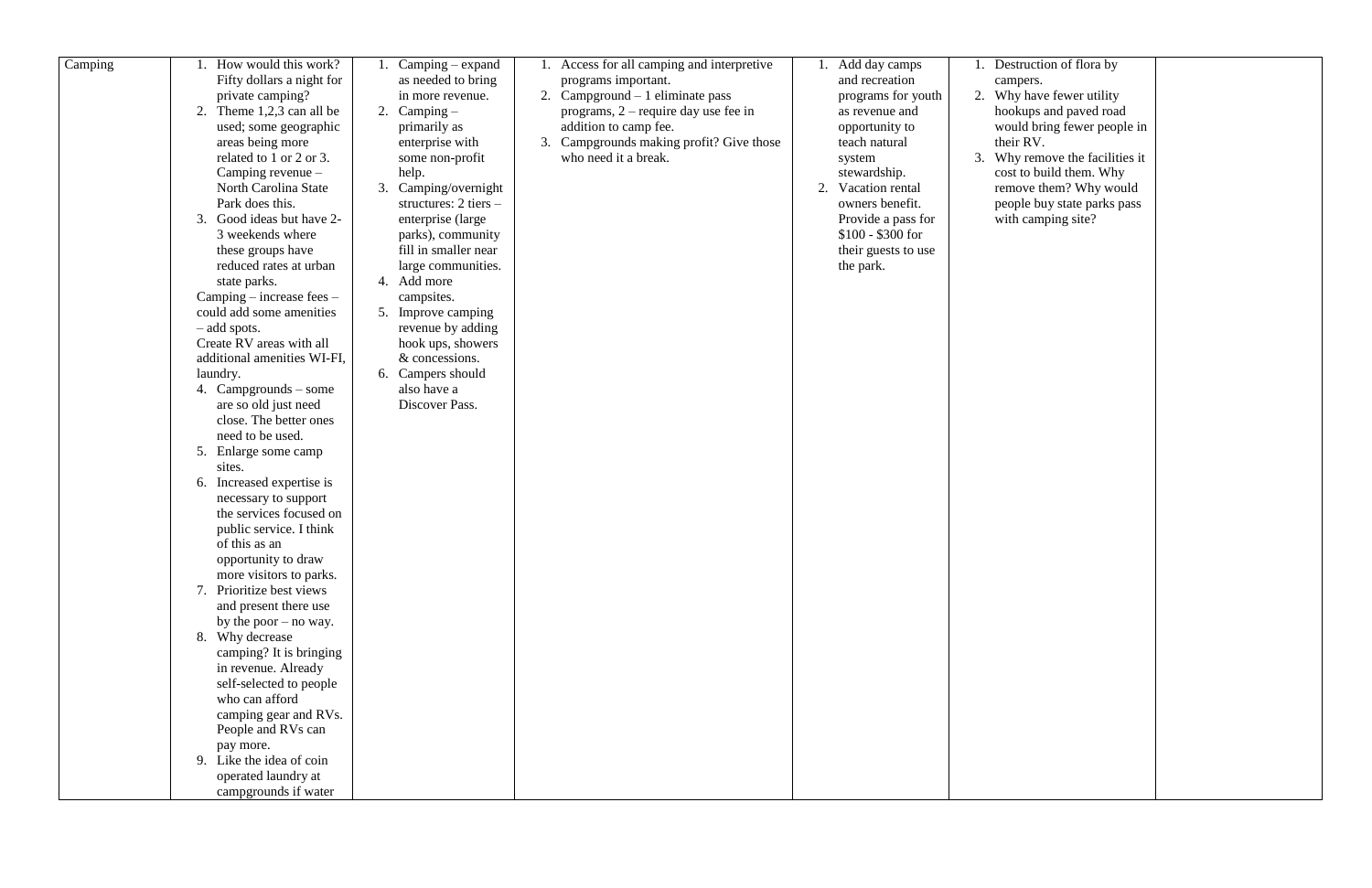|                                                                                                           | resources are available.<br>10. Camping density $-WI$ -<br>FI, cable, etc. terrible<br>idea so is reducing<br>scope, intensity and<br>amount of camping.<br>Camping close to<br>nature is a good idea.<br>Surely using a<br>combination of the<br>three themes, camping<br>opportunities could be<br>expanded rather than<br>reduced to meet the<br>needs of an expanding<br>population.                                                                                                                                                                                                                                                                                                                                                                              |                                                                                                                                                                                                                                                                                                                                                                                                                                                                                                                                                                                                                                                            |                                                                                                                                                                 |                                                                                                                                                                                                                                                                                                                                                                                                                                                                        |                                                                                                                                                                                                                                                                                                                                                          |
|-----------------------------------------------------------------------------------------------------------|-----------------------------------------------------------------------------------------------------------------------------------------------------------------------------------------------------------------------------------------------------------------------------------------------------------------------------------------------------------------------------------------------------------------------------------------------------------------------------------------------------------------------------------------------------------------------------------------------------------------------------------------------------------------------------------------------------------------------------------------------------------------------|------------------------------------------------------------------------------------------------------------------------------------------------------------------------------------------------------------------------------------------------------------------------------------------------------------------------------------------------------------------------------------------------------------------------------------------------------------------------------------------------------------------------------------------------------------------------------------------------------------------------------------------------------------|-----------------------------------------------------------------------------------------------------------------------------------------------------------------|------------------------------------------------------------------------------------------------------------------------------------------------------------------------------------------------------------------------------------------------------------------------------------------------------------------------------------------------------------------------------------------------------------------------------------------------------------------------|----------------------------------------------------------------------------------------------------------------------------------------------------------------------------------------------------------------------------------------------------------------------------------------------------------------------------------------------------------|
| Indoor<br>Accommodations                                                                                  | Support for an<br>enterprise system<br>which supports totally a<br>contractually the core<br>vision of the parks<br>system.                                                                                                                                                                                                                                                                                                                                                                                                                                                                                                                                                                                                                                           |                                                                                                                                                                                                                                                                                                                                                                                                                                                                                                                                                                                                                                                            | . Invest in services<br>amenities that would<br>increase use/revenue:<br>concessions, campground<br>showers, yurts, cabins &<br>reserveable picnic<br>shelters. | Theme 3 program goals are<br>best – the values are sound.<br>Uses development for RVs,<br>etc. Best use of dollars.<br>Saves natural feel.<br>2.<br>Financing should be taken<br>from general funds.<br>Excellent value. The listed<br>distribution look very good.<br>Good mountain bike trails<br>3.<br>are needed $-$ Dash Point is<br>good – need to develop<br>Saltwater south and north<br>hill tops for mountain bikes.<br>Enlist bike clubs for<br>volunteers. | Camping should not be<br>exempt from Discover Pass.<br>Some sort of a "blended"<br>fee of Discover Pass for<br>camping fees should be<br>implemented.                                                                                                                                                                                                    |
| <b>General Day Use</b><br>Activities (e.g.,<br>picnicking,<br>hiking, biking,<br>informal field<br>games) | Hiking should be in a<br>Under Theme $1 -$<br>day use activities:<br>category separate from<br>parks games – passive<br>what do you mean<br>by value added<br>engagement not<br>enterprises?<br>enterprise.<br>Consider needs of<br>2. More taxes for funding<br>2.<br>instead of enterprise.<br>low income<br>individuals/families<br><b>Essential that specific</b><br>criteria are established<br>and how they can<br>for private enterprise,<br>access parks.<br>i.e., fast food, chain<br>3. When appropriate,<br>stores. I like serving for<br>user fees for biking<br>and other activities<br>camping if it makes it<br>profitable or at lest<br>will be very<br>self-significant. Expand<br>profitable and self-<br>day use activities to<br>sustaining. Open | Trails - Parks should embrace volunteer<br>groups to provide outdoor experience<br>their users are looking for.<br>2. Access is more important than facilities.<br>What is the mechanism for a community<br>group to influence and contribute to the<br>development and maintenance of trails?<br>4. How can we increase recreation access<br>for Mt. Biking at Larabee with this<br>themac model?<br>5. How can community groups prevent<br>facilities or access from being closed?<br>6. Including and partnering with non-profit<br>organizations to build & maintain usage.<br>It is an untapped resource.<br>7. Have shoulder seasons for use such as | High powered<br>local non-profit.                                                                                                                               | Predominately theme 3 but<br>accommodating some of<br>theme 1 services.<br>Community keep access<br>costs down and enable<br>everyone one participate.<br>Service programs should be<br>3.<br>self funded: boating,<br>camping, special events -<br>fees in addition to the<br>Discover Pass should apply.<br>4. Good because it priorities<br>long-term stewardship.<br>5. Area or park managers<br>should have the ability to                                        | 1. If people don't use<br>parks and want to<br>pay for them $-$ moth<br>ball the facility until<br>demand is needed.<br>2. Increase Discover<br>Pass annual fee.<br>3. Keep the Moran<br>park here simple.<br>Less is better. The<br>experience of a<br>rental holiday is<br>unique these days.<br>The Discover Pass<br>would make<br>experience open to |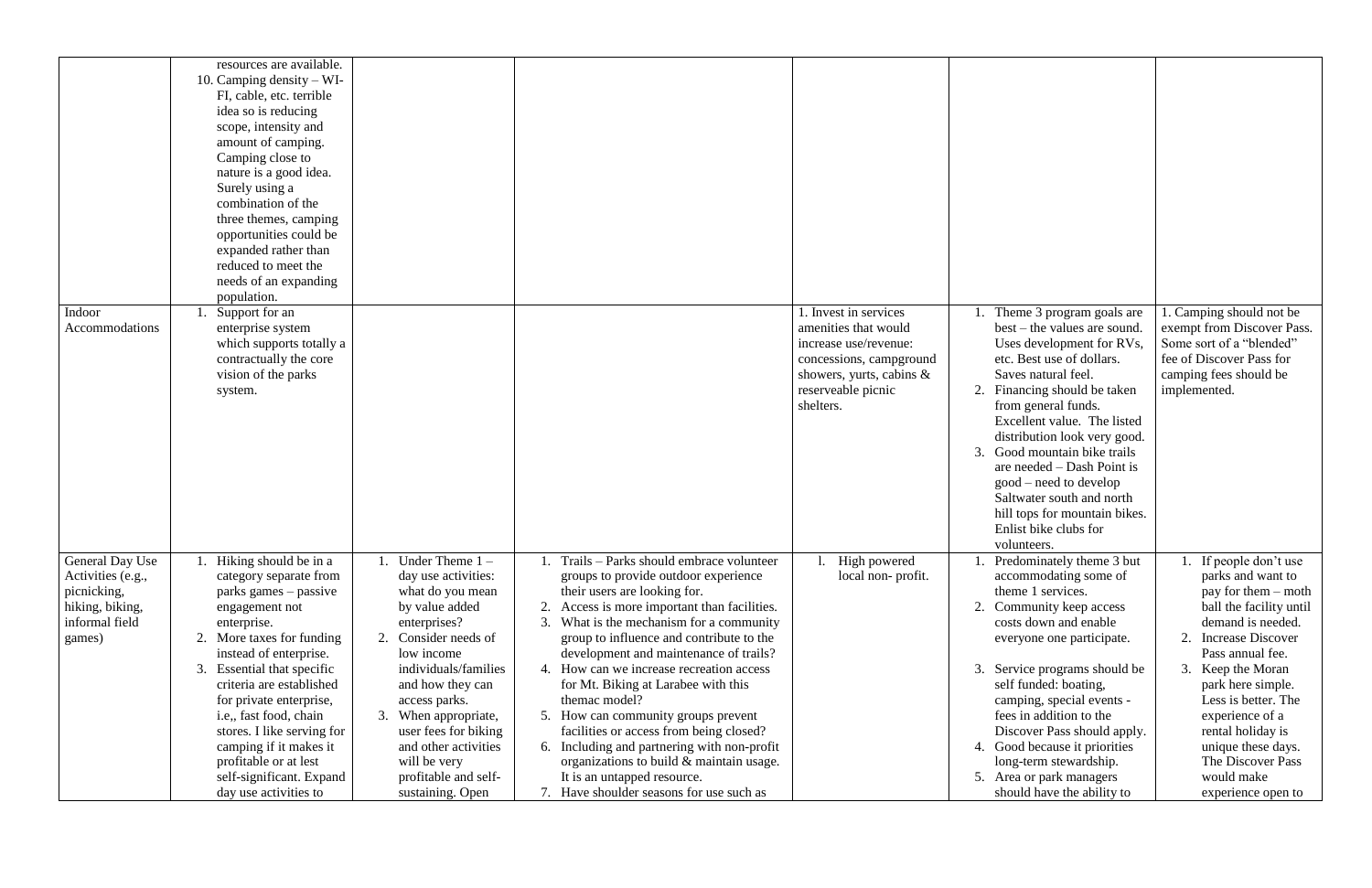|                                         | include more Mt. Bike<br>trails.<br>4. Charge out of state<br>users higher fees.                                                                                                                                                                                                                                                                                                                                                                   | the door to<br>recreational<br>opportunity where it<br>was not available<br>before.                                                                                                                                           | Moran & Mt. Biking.<br>8. Ease of partnering with volunteer groups<br>willing to put in time and money.<br>9. Large enterprise $-$ no corporations.<br>10. More year round access for Mtn. biking.<br>Shuttle services for Mtn. biking – charge<br>per use.<br>11. Non-profit can help but struggle already<br>though they can be part of the solution. |                                           | use at least a few of the<br>dozen free days as they see<br>fit rather than having<br>headquarters select all 12<br>free days.<br>6. We must keep calling and<br>emailing even with<br>government.<br>7. No to theme park solution:<br>parks need to be pubic asset,<br>run it efficiently as possible,<br>hook-ups and other luxuries<br>are not necessary to enjoy<br>nature. | all. Learning about<br>plants, etc. is a plus<br>o- no commercial.<br>Parks as an<br>4.<br>enterprise shuts out<br>struggling people -<br>also greed is ramped<br>as we know.                                                                                                                                                                                                       |
|-----------------------------------------|----------------------------------------------------------------------------------------------------------------------------------------------------------------------------------------------------------------------------------------------------------------------------------------------------------------------------------------------------------------------------------------------------------------------------------------------------|-------------------------------------------------------------------------------------------------------------------------------------------------------------------------------------------------------------------------------|---------------------------------------------------------------------------------------------------------------------------------------------------------------------------------------------------------------------------------------------------------------------------------------------------------------------------------------------------------|-------------------------------------------|---------------------------------------------------------------------------------------------------------------------------------------------------------------------------------------------------------------------------------------------------------------------------------------------------------------------------------------------------------------------------------|-------------------------------------------------------------------------------------------------------------------------------------------------------------------------------------------------------------------------------------------------------------------------------------------------------------------------------------------------------------------------------------|
| Beach Activities/<br>Swimming           | Add \$10 fee to vehicle<br>license tabs to fund<br>state recreation areas.<br>2.<br>Beach activities $-$<br>increase costs to use $-$<br>swimming should be<br>fee based.<br>3.<br>Expand day use for<br>non-powered boats<br>(kayaks, canoes, etc.)                                                                                                                                                                                               | 1. Like the day use parking<br>failure last decade, making<br>user fee activities like<br>swimming, picnicking,<br>boating would be either<br>ignored and either way,<br>enforcement would eat up<br>all the focus generated. | Theme 2 would be best model with a bit more<br>enterprise mixed in, being wary of allowing the<br>best park experience being limited to those with<br>more money.                                                                                                                                                                                       | . Support theme 2<br>financial model.     |                                                                                                                                                                                                                                                                                                                                                                                 |                                                                                                                                                                                                                                                                                                                                                                                     |
| Marine<br>Recreation/<br><b>Boating</b> | Theme 1 primarily.<br>Marine and recreation<br>2.<br>could be increased –<br>moorage pass is a steal.                                                                                                                                                                                                                                                                                                                                              | 1. Theme $1 < 2$ :<br>involvement by<br>enterprise/no-profits makes<br>more people have stake in<br>parks success.                                                                                                            |                                                                                                                                                                                                                                                                                                                                                         |                                           |                                                                                                                                                                                                                                                                                                                                                                                 |                                                                                                                                                                                                                                                                                                                                                                                     |
| Interpretation/<br>Education            | Interpretive programs<br>have such long-term<br>value and impact it is<br>difficult to limit them<br>to dollars and cents<br>value.<br>Private sector is best<br>2.<br>choice where efficiency<br>and range of quality of<br>services is important;<br>not so good at equity or<br>universal provision of<br>service.<br>Daniel said that<br>3.<br>statewide most<br>meetings participants<br>favor parks as a public<br>asset. I hope you listen! | 1. Support theme 1<br>financial model.                                                                                                                                                                                        | . Educational opportunities work with schools.                                                                                                                                                                                                                                                                                                          | Support theme $2 & 3$<br>financial model. | . Interpretative $&$ Education<br>theme. Make parks more valuable<br>and integral to K-12 education.<br>Promote field trips and longer term<br>class projects.<br>Interpretation need not be reduced.<br>Taxes could fund them.                                                                                                                                                 | It's clear that many<br>public assets in the<br>parks system won't<br>pay for themselves<br>and shouldn't.<br>General fund<br>appropriations are<br>still essential, and<br>the agency should<br>aim for what it<br>needs, not let OFM<br>dictate an impossible<br>path.<br>2. Interpretative<br>education is a public<br>asset.<br>3. Education is part of<br>the mission of state |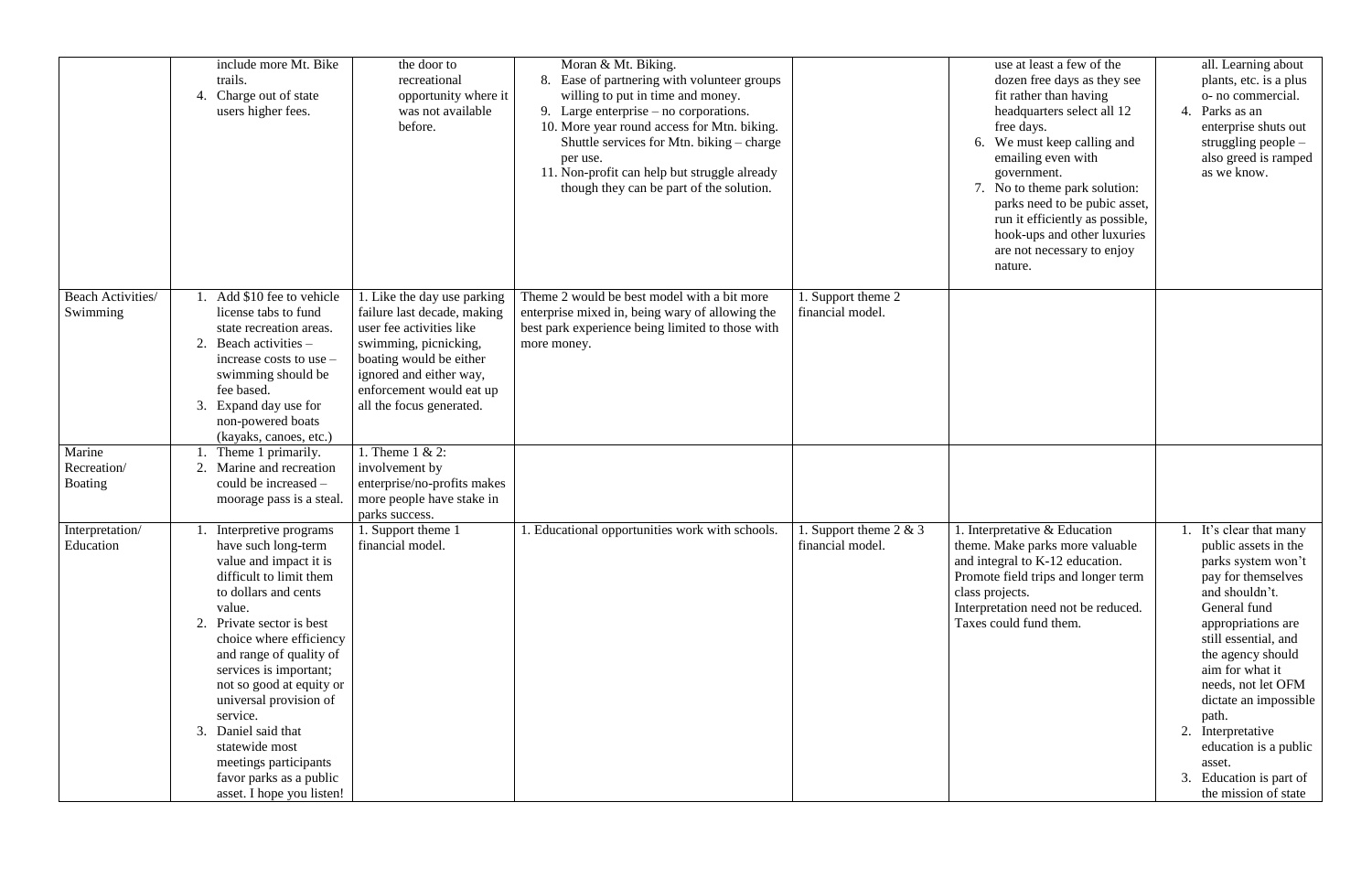|                                       | Interpretation and<br>4.<br>enterprise would be a<br>disaster. It's like<br>charging kids to go to<br>school.<br><b>Theme 1: Parks as an Enterprise</b>                                                                                                                                                                                                                                                                                                                                                                                                                           |                        | <b>Theme 2: Parks as a Community Non-Profit</b>                                                                                                                                                                                                                                                                                                                                                                                                                                                                                                                                                                                                                                                                                                                                                                                                                                                                                                                                                                                                                                                                                        | <b>Theme 3: Parks as a Public Asset</b>                                                                                                                                                                                                                                                                                                                         | parks. Connect<br>interpretation of<br>natural, cultural and<br>historic resources<br>with educational<br>system. Get some<br>funding from State<br>Education budget to<br>teach the younger<br>people the magic of<br>their public places. |
|---------------------------------------|-----------------------------------------------------------------------------------------------------------------------------------------------------------------------------------------------------------------------------------------------------------------------------------------------------------------------------------------------------------------------------------------------------------------------------------------------------------------------------------------------------------------------------------------------------------------------------------|------------------------|----------------------------------------------------------------------------------------------------------------------------------------------------------------------------------------------------------------------------------------------------------------------------------------------------------------------------------------------------------------------------------------------------------------------------------------------------------------------------------------------------------------------------------------------------------------------------------------------------------------------------------------------------------------------------------------------------------------------------------------------------------------------------------------------------------------------------------------------------------------------------------------------------------------------------------------------------------------------------------------------------------------------------------------------------------------------------------------------------------------------------------------|-----------------------------------------------------------------------------------------------------------------------------------------------------------------------------------------------------------------------------------------------------------------------------------------------------------------------------------------------------------------|---------------------------------------------------------------------------------------------------------------------------------------------------------------------------------------------------------------------------------------------|
| <b>Natural Systems</b><br>Stewardship | Create RV areas with<br>all additional amenities<br>WI-FI, laundry.<br>2.<br>Natural systems -<br>stewardship under<br>enterprise would be<br>severely under valued<br>and mitigation is never<br>to replacement for<br>preservation of our<br>natural resources.<br>3. This plainly<br>circumvents long-term<br>stewardship.<br>4. Private enterprise<br>should be required to<br>be registered B-corps<br>if over a certain size.<br>Also should be eco-<br>environmental in<br>$mission - there are$<br>thousands of values led<br>companies that could<br>meet this criteria. | 1. Add more campsites. | Communities are waking up and taking<br>charge of their economic future. Local<br>economies can be great. Opportunities<br>for private and public partnerships.<br>Charging more than administrative costs<br>or scientific permits will simply<br>eliminate the research, much of which<br>benefits state parks stewardship and<br>education missions. Marketing is badly<br>needed. Think<br>Facebook, public radio, etc. as well as<br>3.<br>ones which cost. Need a "motto" for state<br>park – a ranger is my choice.<br>4. Need to work with local government and<br>non-profits to let people know you are<br>coming.<br>5. Federal and local agencies are actively<br>collaborating and have been for some<br>time. State Parks seems to lack the<br>capacity to pro-actively participate in<br>locally generated planning activities.<br>6. Combination of non-profit and the park<br>as an asset.<br>7. How about visitors who cannot pay<br>market rates?<br>8. Partner with land trusts.<br>9. Non-proift/friends in rural areas do not<br>have the man power or resources to carry<br>even 40% of keeping resources open. | Public assets.<br>2.<br>Strengthen accountability<br>and efficiencies – treat them<br>more like a business and<br>know what really is being<br>spent and what the margins<br>on revenue centers $-$ and<br>find out what works and<br>why.<br>Keep it public with<br>3.<br>expected contributions.<br>4. Must be an option. Duty to<br>preserve a public trust. | Our resources are a<br>public asset and<br>should be protected<br>by State Parks.<br>2. General funds to<br>presence asset but<br>other approaches to<br>programming.                                                                       |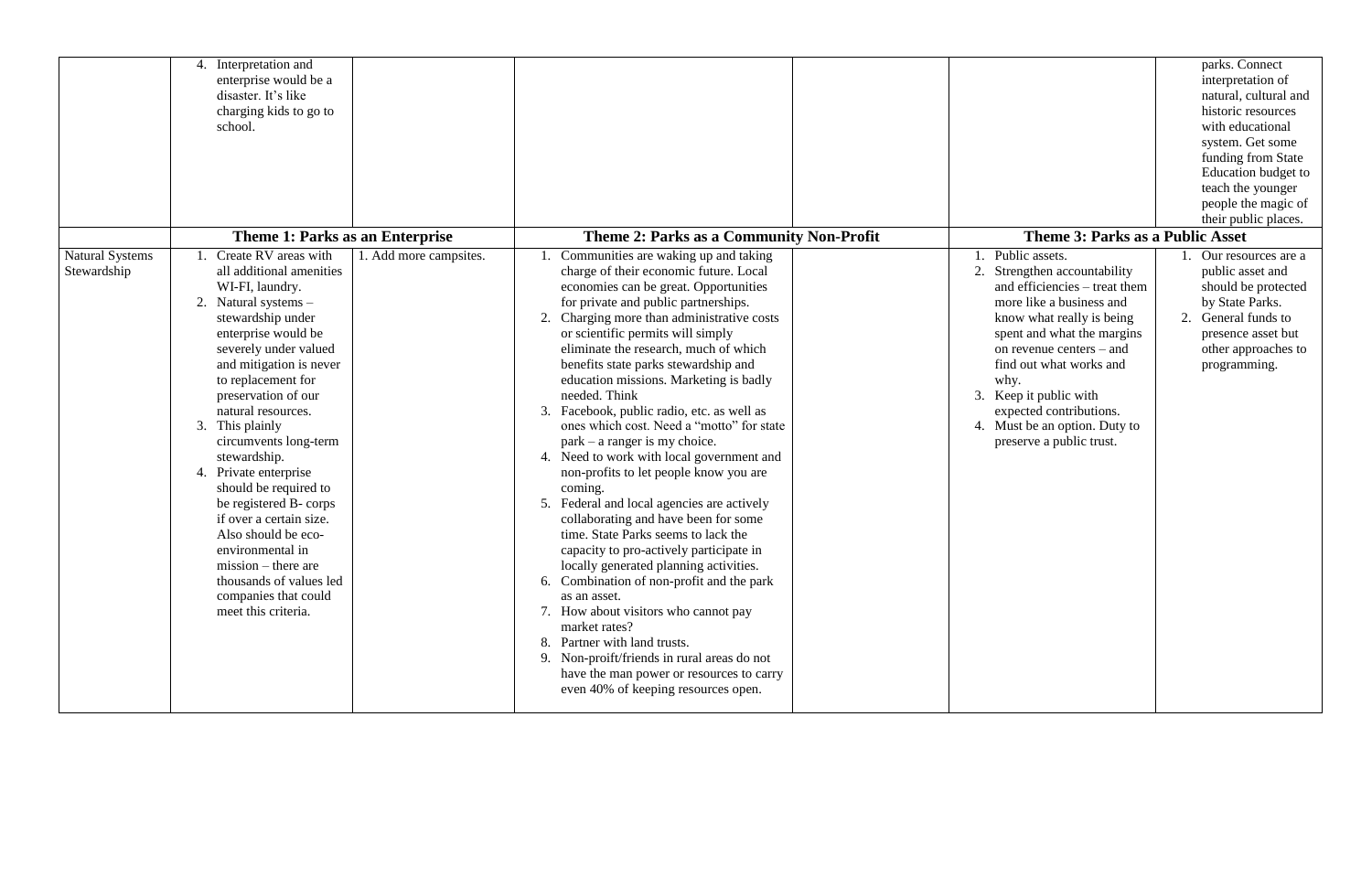| Historic<br>Preservation      | I feel this public needs<br>to know more about<br>how much the Discover<br>Pas is needed. We've<br>been spoiled in past<br>years.<br>2. Historic preservation as<br>enterprise would not<br>work. The costs are<br>huge and whom would<br>you charge?                                             | Historic preservation community.<br>Combination non-profit and pubic asset.<br>3. Support a controlled recreation $&$<br>learning component that brings visitors<br>and increase revenue.<br>4. Partner with historic preservation<br>organizations. | 1. Historic preservation model<br>1. Agency should ask the<br>theme $2 & 3$ .<br>legislature for education<br>Discover Pass is car<br>2.<br>money to pay for school<br>oriented – want to see<br>groups to come to state<br>bike/bus/walking<br>parks.<br>encouraged.<br>3. The management structure<br>should be looked at closely<br>to reduce waste. Who in the<br>upper can be cut in hours?<br>Why cut the workers?<br>4. Historic structures need not<br>be mothballed $-$ the<br>legislature has the power to<br>fund their preservations. |
|-------------------------------|---------------------------------------------------------------------------------------------------------------------------------------------------------------------------------------------------------------------------------------------------------------------------------------------------|------------------------------------------------------------------------------------------------------------------------------------------------------------------------------------------------------------------------------------------------------|---------------------------------------------------------------------------------------------------------------------------------------------------------------------------------------------------------------------------------------------------------------------------------------------------------------------------------------------------------------------------------------------------------------------------------------------------------------------------------------------------------------------------------------------------|
| Pre-Historic<br>Archeological | Where does the State<br><b>Preservation Offices</b>                                                                                                                                                                                                                                               | 1. Public asset some key sites and non-profit<br>portions.                                                                                                                                                                                           | 5. Is this site an option?<br>Taxes?<br>1. Prioritize for funding: parks<br>that most need natural                                                                                                                                                                                                                                                                                                                                                                                                                                                |
| Protection                    | stand? Enterprise may<br>or may not be<br>preservation.<br>2. Long-term stewardship<br>must be the primary<br>priority.<br>3. Archaeology as<br>enterprise would not<br>work. Who do you<br>charge? Archeology<br>sites are for future<br>generations. You can't<br>charge future<br>generations. |                                                                                                                                                                                                                                                      | system, historic protection<br>and pre-historic<br>archeological protection.<br>2. Mothball buildings have a<br>bad track record of working.<br>Reuse has a much better<br>track record.<br>3. This is a public asset.<br>4. Archeology ditto as public<br>trust.                                                                                                                                                                                                                                                                                 |
| <b>Winter Recreation</b>      | Good opportunity for<br>profit.                                                                                                                                                                                                                                                                   | 1. Support theme 2.                                                                                                                                                                                                                                  | 1. Winter Recreation is a<br>public access at public cost.                                                                                                                                                                                                                                                                                                                                                                                                                                                                                        |
| Special Events                | I support idea! Special<br>events must be<br>consistent with the<br>theme of the park.<br>2. Not all parks are<br>appropriate for this<br>theme.<br>3. Definition questionable<br>$-$ weddings?<br>4. More use of buildings                                                                       | 1. More special events to raise revenue.                                                                                                                                                                                                             | People visit parks because<br>they consciously or<br>unconsciously value the<br>natural/cultural resources.<br>Otherwise they could camp<br>in the Walmart parking lot.<br>2. I support he parks as a<br>public asset. I support<br>increase the money donation<br>for licensing vehicles. The                                                                                                                                                                                                                                                    |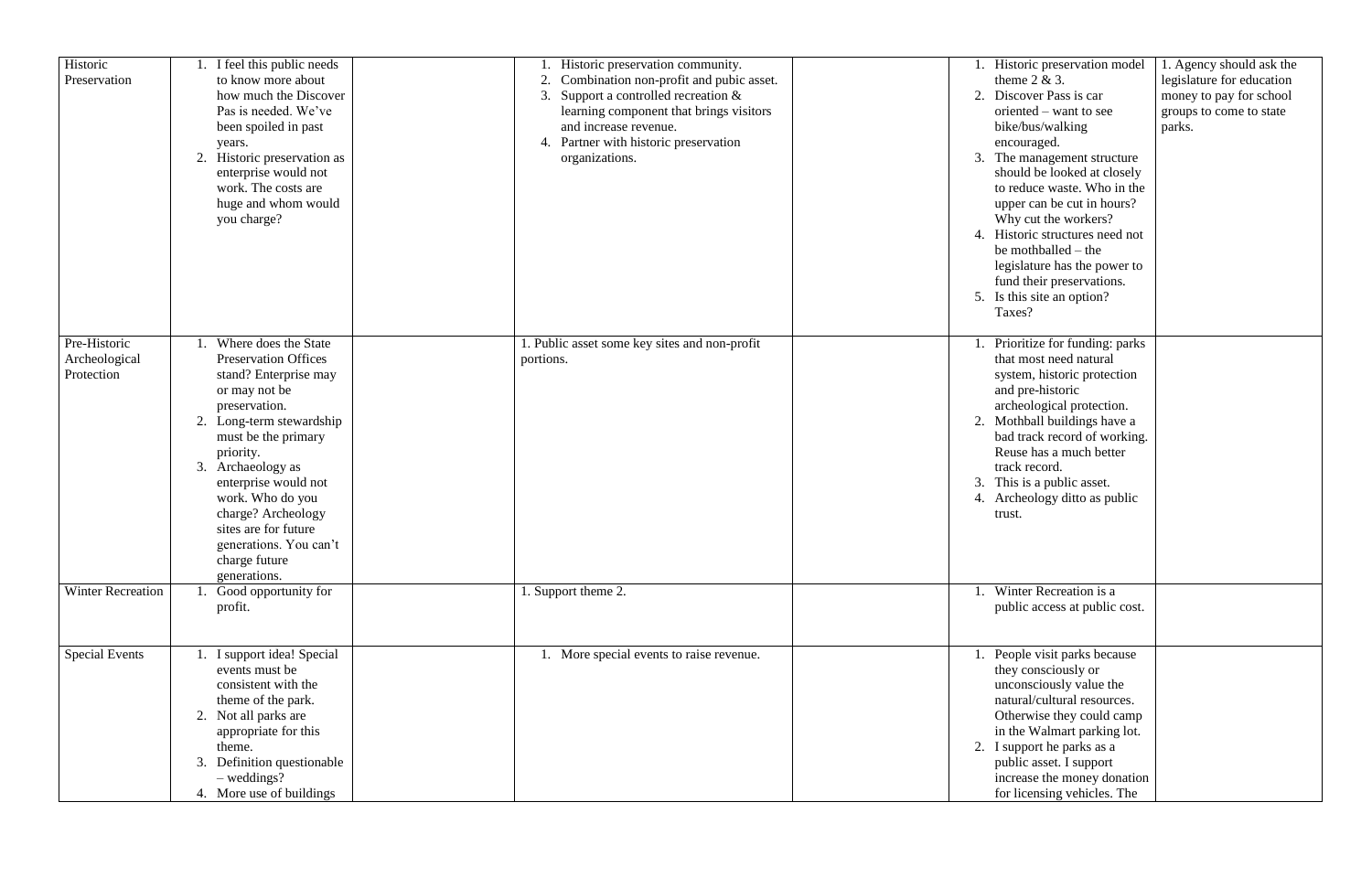|                    | with activities during     |    |                                             |                              | idea of         |
|--------------------|----------------------------|----|---------------------------------------------|------------------------------|-----------------|
|                    | bad weather – sort of      |    |                                             |                              | money           |
|                    | like a summer day          |    |                                             |                              | Discoy          |
|                    | camp available on          |    |                                             |                              | within          |
|                    |                            |    |                                             |                              |                 |
|                    | demand.                    |    |                                             |                              |                 |
|                    | We have a motel & RV<br>5. |    |                                             |                              |                 |
|                    | park and we have many      |    |                                             |                              |                 |
|                    | guests traveling           |    |                                             |                              |                 |
|                    | through the area. We       |    |                                             |                              |                 |
|                    |                            |    |                                             |                              |                 |
|                    | need a way to offer our    |    |                                             |                              |                 |
|                    | guests admission to        |    |                                             |                              |                 |
|                    | parks in such a way        |    |                                             |                              |                 |
|                    | that it would benefit us   |    |                                             |                              |                 |
|                    | and provide money to       |    |                                             |                              |                 |
|                    |                            |    |                                             |                              |                 |
|                    | parks. A guest pass        |    |                                             |                              |                 |
|                    | sponsored by our parks.    |    |                                             |                              |                 |
| Park Commerce      | The less commerce in       |    | More health, adventure, ECO, naturalist.    | 1. Oregon State University   | 1. How do chi   |
|                    | the parks the better.      |    | Programming – work with organizations       | - study on per site costs of | physically tod  |
|                    | Camping and indoor<br>2.   |    | to identify ways to collaborate on          | camping have been done       | accommodate     |
|                    |                            |    |                                             |                              |                 |
|                    | accommodations-            |    | marketing and funding. When profits are     | and could have been up       | we prepared to  |
|                    | private enterprise         |    | made split them - share the risk and        | dated (Prof. V. Stoenner)    | in the future?  |
|                    | exclusively.               |    | share the gain.                             | - Orgon State University     | 2. We need to   |
|                    | I don't want the<br>3.     | 2. | ELC for Cape Disappointment, Ft.            | .Ag.economic                 | and do it as in |
|                    | commercial look to be      |    | Columbia and guided hikes.                  |                              |                 |
|                    |                            |    |                                             |                              |                 |
|                    | in parks. Restrict colors  |    |                                             |                              |                 |
|                    | and signs.                 |    |                                             |                              |                 |
|                    | 4. No businesses on site;  |    |                                             |                              |                 |
|                    | however if McDonald's      |    |                                             |                              |                 |
|                    | wanted to fund the         |    |                                             |                              |                 |
|                    | upkeep of Beards           |    |                                             |                              |                 |
|                    |                            |    |                                             |                              |                 |
|                    | Hollow Trail and have      |    |                                             |                              |                 |
|                    | a sign stating "funding"   |    |                                             |                              |                 |
|                    | provided by                |    |                                             |                              |                 |
|                    | McDonald's" would be       |    |                                             |                              |                 |
|                    | ok.                        |    |                                             |                              |                 |
|                    |                            |    |                                             |                              |                 |
| Visitor Safety and | No ill trained rent-a-     |    | 1. The lack of rangers presence enables and |                              | 1. Law $e$      |
| Law Enforcement    | cops.                      |    | promotes illegal activity that does not     |                              | huntin          |
|                    | 2. We now imprison         |    | occur only six months a year.               |                              | <b>Bootir</b>   |
|                    | criminals in jail          |    | Increase partnership in staffing nearby     |                              | campe           |
|                    | systems run by             |    | parks – maintenance, interpretation,        |                              | 2.<br>Visitor   |
|                    |                            |    |                                             |                              |                 |
|                    | enterprises. Would the     |    | policing.                                   |                              | enforc          |
|                    | parks system get its law   |    |                                             |                              | respon          |
|                    | enforcers from             |    |                                             |                              | State 1         |
|                    | enterprises?               |    |                                             |                              | comm            |
|                    | 3. Do not use volunteers   |    |                                             |                              |                 |
|                    |                            |    |                                             |                              |                 |
|                    | as replacement for park    |    |                                             |                              |                 |
|                    | rangers.                   |    |                                             |                              |                 |
|                    | 4. Law enforcement         |    |                                             |                              |                 |

| idea of people donating             |                              |
|-------------------------------------|------------------------------|
| money in addition to the            |                              |
| Discover Pass be kept               |                              |
| within the local park.              |                              |
|                                     |                              |
|                                     |                              |
|                                     |                              |
|                                     |                              |
|                                     |                              |
|                                     |                              |
|                                     |                              |
|                                     |                              |
|                                     |                              |
|                                     |                              |
|                                     |                              |
|                                     |                              |
|                                     |                              |
| 1. How do children recreate         |                              |
| physically today? Do parks          |                              |
| accommodate these new uses? Are     |                              |
| we prepared to accommodate them     |                              |
| in the future?                      |                              |
| 2. We need to lobby the legislature |                              |
| and do it as individuals.           |                              |
|                                     |                              |
|                                     |                              |
|                                     |                              |
|                                     |                              |
|                                     |                              |
|                                     |                              |
|                                     |                              |
|                                     |                              |
|                                     |                              |
|                                     |                              |
|                                     |                              |
|                                     |                              |
|                                     |                              |
| Law enforcement for<br>1.           | 1. Considering parks a       |
| hunting/fishing violations.         | public asset usually removes |
| Booting out long-term               | the public from creative     |
| campers (homeless).                 | thinking and protective      |
| 2. Visitor safely law               | attention to parks.          |
| enforcement must remain             |                              |
| responsibility of the state.        |                              |
| State law enforcement               |                              |
| commission not rent-a-cop.          |                              |
|                                     |                              |
|                                     |                              |
|                                     |                              |
|                                     |                              |
|                                     |                              |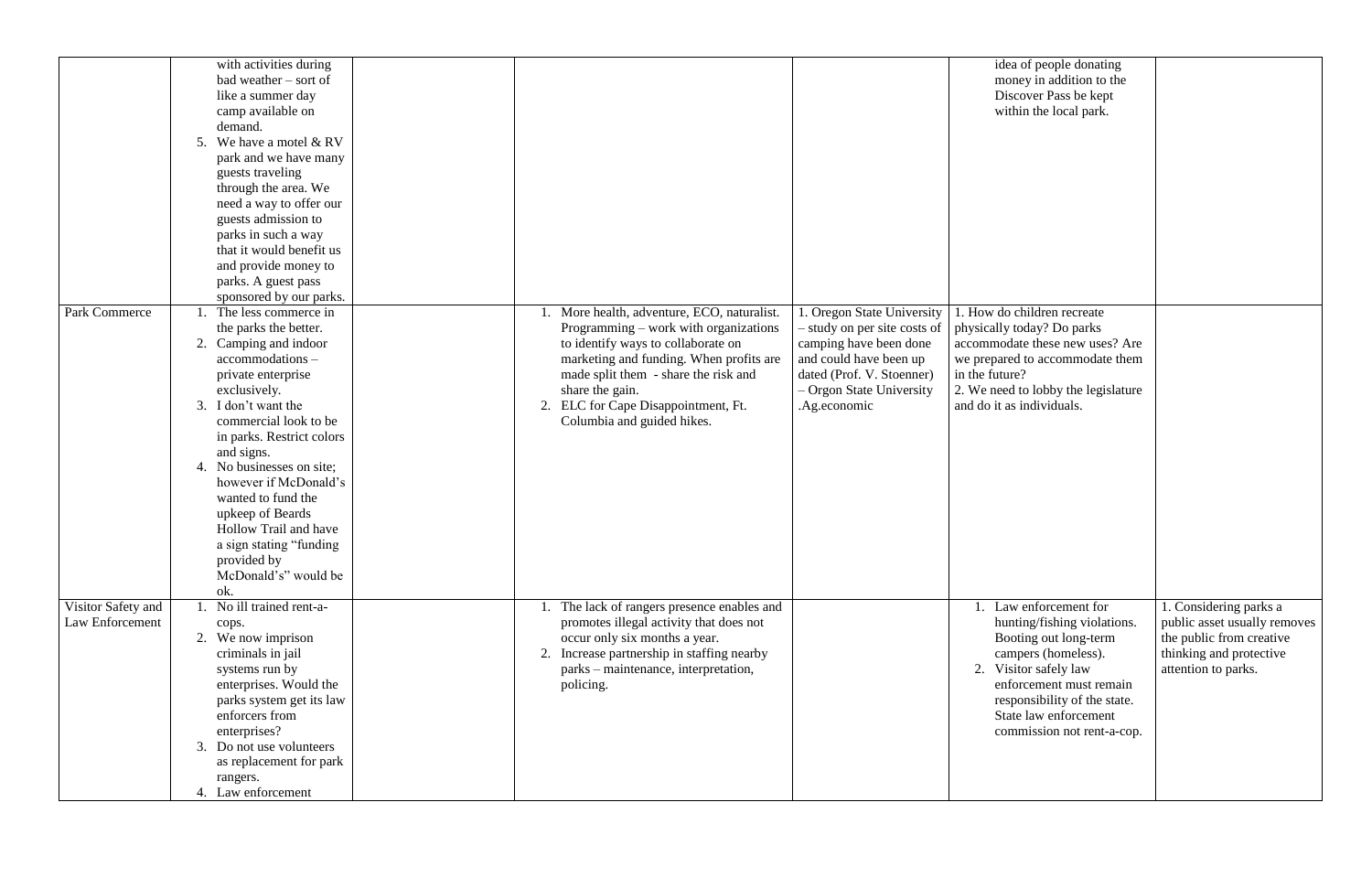|                   | would not work.               |                                                                            |                                                                                                                                                                                                            |                                    |                             |
|-------------------|-------------------------------|----------------------------------------------------------------------------|------------------------------------------------------------------------------------------------------------------------------------------------------------------------------------------------------------|------------------------------------|-----------------------------|
|                   | Criminals won't/can't         |                                                                            |                                                                                                                                                                                                            |                                    |                             |
|                   | pay for all the cops.         |                                                                            |                                                                                                                                                                                                            |                                    |                             |
|                   | <b>Washington State Parks</b> |                                                                            |                                                                                                                                                                                                            |                                    |                             |
|                   | has too much law              |                                                                            |                                                                                                                                                                                                            |                                    |                             |
|                   | enforcement personnel.        |                                                                            |                                                                                                                                                                                                            |                                    |                             |
| Other (within     | Seems obvious we need         |                                                                            | 4. Too much emphasis on Discover pass.                                                                                                                                                                     | Park stewardship and visitor       | 1. The whole idea of living |
| three themes)     | combo of all three            |                                                                            | Discover Pass is self limiting or there                                                                                                                                                                    | safety and law enforcement         | in communities is we        |
|                   | models and then rely          |                                                                            | will be a ceiling of people willing to                                                                                                                                                                     | should remain in the hands         | support the greater         |
|                   | on the wisdom of the          |                                                                            | purchase one.                                                                                                                                                                                              | of park rangers.                   | goodwork harder with        |
|                   |                               |                                                                            | 5. Vocational Tech college programs to                                                                                                                                                                     |                                    |                             |
|                   | commission to develop         |                                                                            | rehab and education document 1930's                                                                                                                                                                        | 2. Corporative agreements          | legislators to get tax \$.  |
|                   | that.                         |                                                                            |                                                                                                                                                                                                            | with other government              |                             |
|                   | The legislature position      |                                                                            | WPA/CCC structures.                                                                                                                                                                                        | entities should be                 |                             |
|                   | on parks funding              |                                                                            | 6. Charging fees like Discover Pass only                                                                                                                                                                   | implemented for parks with         |                             |
|                   | ignores the fact that         |                                                                            | starts a downward spiral.                                                                                                                                                                                  | fewer than 10,000 visitors         |                             |
|                   | ensuring fairness and         |                                                                            | 7. Ecology = $$500$ million natural preserves                                                                                                                                                              | per year and no revenue and        |                             |
|                   | equal access to the           |                                                                            | $=$ \$400 million parks \$0? What is wrong                                                                                                                                                                 | no expenditures should be          |                             |
|                   | parks is an inherently        |                                                                            | with this picture?                                                                                                                                                                                         | attached.                          |                             |
|                   | governmental function.        |                                                                            | 8. Discover Pass verses welfare.                                                                                                                                                                           | To some extent this whole<br>3.    |                             |
|                   | Neither the enterprise        |                                                                            |                                                                                                                                                                                                            | conservation is silly and          |                             |
|                   | model nor the non-            |                                                                            |                                                                                                                                                                                                            | pointless. The legislature is      |                             |
|                   | profit model can fulfill      |                                                                            |                                                                                                                                                                                                            | spending its income                |                             |
|                   | these obligations             |                                                                            |                                                                                                                                                                                                            | stupidly, leaving not enough       |                             |
|                   | because fairness as           |                                                                            |                                                                                                                                                                                                            | to pay for necessary               |                             |
|                   | equality are not their        |                                                                            |                                                                                                                                                                                                            | infrastructure like parks.         |                             |
|                   | mission.                      |                                                                            |                                                                                                                                                                                                            | Transparency is essential to<br>4. |                             |
|                   | 3. Keep concessionaires       |                                                                            |                                                                                                                                                                                                            | public confidence regardless       |                             |
|                   | local                         |                                                                            |                                                                                                                                                                                                            | this public transformation.        |                             |
|                   | after \$30 Discover Pass      |                                                                            |                                                                                                                                                                                                            | Public common needs. Keep<br>5.    |                             |
|                   | goes to state, allow          |                                                                            |                                                                                                                                                                                                            | our tax dollars in                 |                             |
|                   | additional contributions      |                                                                            |                                                                                                                                                                                                            | Washington state. Stop wars        |                             |
|                   | to stay at Moran.             |                                                                            |                                                                                                                                                                                                            | that drain tax dollars. Park       |                             |
|                   |                               |                                                                            |                                                                                                                                                                                                            | access for every income            |                             |
|                   |                               |                                                                            |                                                                                                                                                                                                            | level necessary. We can do         |                             |
|                   |                               |                                                                            |                                                                                                                                                                                                            | this.                              |                             |
|                   |                               |                                                                            |                                                                                                                                                                                                            | 6. Make it easier to buy           |                             |
|                   |                               |                                                                            |                                                                                                                                                                                                            | Discover Passes. Make              |                             |
|                   |                               |                                                                            |                                                                                                                                                                                                            | them transitive from car to        |                             |
|                   |                               |                                                                            |                                                                                                                                                                                                            | car.                               |                             |
| Other (outside of |                               |                                                                            | General Discussion comments – what are park users afraid of happening under each of the three themes:                                                                                                      |                                    |                             |
| Theme Approach)   |                               |                                                                            | I fear overly successful enterprise because either the enterprise will try to obtain it for themselves or the legislature will decide they are an easy way to dispose of parks.                            |                                    |                             |
|                   | 2.                            |                                                                            | Not enough opportunities for horseback riding in state parks. We pay taxes too and purchase Discover Passes, which we mostly use on DNR & WDFW lands.                                                      |                                    |                             |
|                   |                               |                                                                            | Off leash dog areas are needed and for lot of reasons most benefit theme 1,2 & 3. The WAC was changed - we now need the program and policies, procedures developed.                                        |                                    |                             |
|                   |                               |                                                                            | The agency should reach out to the next generations of children. The agency needs to take lead in teaching children to recreate. Children are learning how to use electronic devices, but not how to hike. |                                    |                             |
|                   |                               |                                                                            | Some children will be voters – how will they value our parks if they are not familiar with them?                                                                                                           |                                    |                             |
|                   |                               |                                                                            |                                                                                                                                                                                                            |                                    |                             |
|                   | 6.                            |                                                                            | Can the money for parks be mandatory? Instead of opt-out. (Staff - Yes. By the legislature 2/3 vote because it would be a tax.)                                                                            |                                    |                             |
|                   |                               | Discover Pass should include bumper stickers "I support state parks."      |                                                                                                                                                                                                            |                                    |                             |
|                   |                               | 8. Increase cost of the Discover Pass and make a better quality card pass. |                                                                                                                                                                                                            |                                    |                             |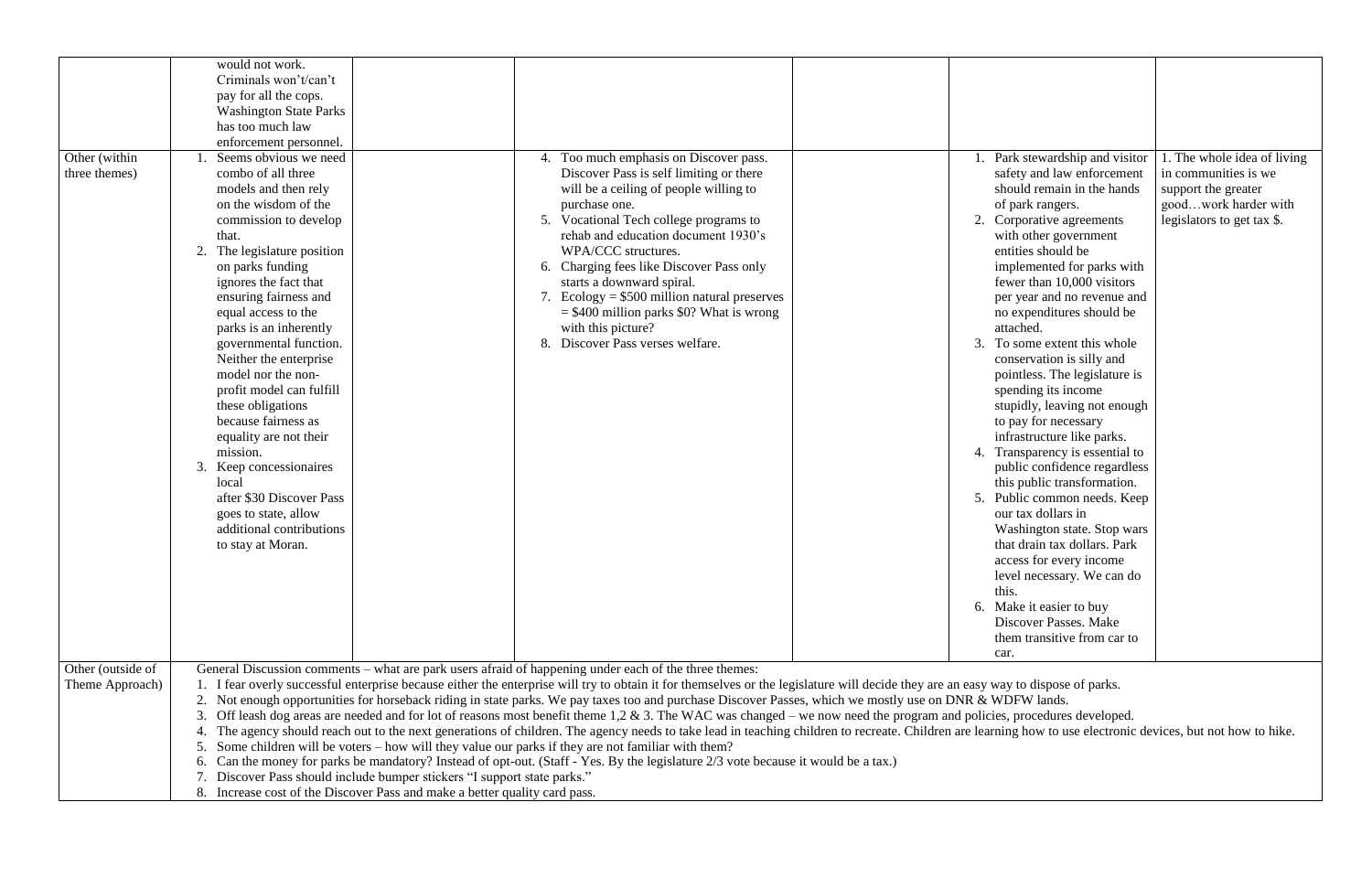| 9. \$160K for the Director's salary - park aid only makes pennies above minimum wage. (Staff - State Parks Director does not make \$160K, closer to 40K less).                                                 |
|----------------------------------------------------------------------------------------------------------------------------------------------------------------------------------------------------------------|
| 10. Showers – do you really make money on showers? Considering money, time in it takes to collect and maintain token machines?                                                                                 |
| 11. Construct bicycle trails for events.                                                                                                                                                                       |
| 12. More motorcycle trails.                                                                                                                                                                                    |
| 13. Hang glide.                                                                                                                                                                                                |
| 14. Update CAMIS to mark unreserved campsites as open. Now first come first served campsites are marked "reserved" so people don't come thinking the park is full. This goes to producing more reve            |
| 15. Regardless of what theme is chosen -should keep discounts for low income foster families, disabled Vets. This is providing recreation for all our mission.                                                 |
| 16. Disabled Vets take credit cards like any other reservation if no show, charged for 1 day like everyone else; if they show up no fee charged and no multiple reservations covering same time frame (rev     |
| $loss)$ .                                                                                                                                                                                                      |
| 17. Fines for not having a Discover Pass if it goes to collection, state parks get nothing is my understanding. Have the fines tagged to driver license renewal pay or not license (revenue loss).             |
| 18. Specific opportunity for those that want to contribute. They will pay user fees; they will build trails; they will maintain sites and without asking for anything.                                         |
| 19. Marketing properties, logo, their value to the public needs to be increased. Increase social media.                                                                                                        |
| 20. Professional staff important to help guide park and its relationship to the public and community locally and statewide – volunteers benefit from support and consistency.                                  |
| 21. Non-profits not always reliable when run on volunteer power.                                                                                                                                               |
| 22. Why not get some local advice from the local community? (Staff - Public meetings are held in areas where there are state parks to get advice from local communities.)                                      |
| 23. I have watched over the years hundreds of thousands of dollar spent on foolish projects.                                                                                                                   |
| 24. You have to have Discover Pass instant to buy easy 24/7.                                                                                                                                                   |
| 25. State parks needs to market your treasures using friends' media, social media and paid ads.                                                                                                                |
| 26. Can state prisons be changed to sell products? The revenue goes to parks and DFW. Right now prison can make products and donate them to a group.                                                           |
| 27. Need to get new users to love parks. There are lots of people who think of parks as just camping, but if that is only 7% you need tell the masses what the 93% are enjoying.                               |
| 28. The Discover Pass is not a silver bullet. Is too much emphasis being made in it?                                                                                                                           |
| 29. This is no way to treat a 100 year public trust.                                                                                                                                                           |
| 30. Theme $4$ – elect legislators that can figure out how to fund parks out of \$50 billion.                                                                                                                   |
| 31. Parks are one thing the state does right.                                                                                                                                                                  |
| 32. The park commission has its agenda for the park and its projects with little reality as to the necessity for these projects.                                                                               |
| 33. The park commission wants help it should clearly define some of financial aspects of what is needed.                                                                                                       |
| 34. What does it cost to presently operate the parks? (Staff - we do not know the exact funding needed to support State Parks. We know revenue by source, but need to develop a method for expenses by         |
| sources.)                                                                                                                                                                                                      |
| 35. How much specific revenue does the park receive? (identify all sources and amount)                                                                                                                         |
| 36. What is the surplus or shortfall? (Staff – Difficult to determine, since the level of service is an important concept yet to be defined.)                                                                  |
| 37. Ways to increase park revenue – thinning to make a healthy forest and mitigate the damper of fire. Install a toll road booth and charge non-discover pass holders a fee to go to the top the mountain st   |
| by friends of Moran.                                                                                                                                                                                           |
| 38. To improve low income access develop a tired rated where user selects – subsidized fee, cost of service fee, premium fee.                                                                                  |
| 39. Provide opportunity to adopt a campsite program. To increase volunteer help in marinating park.                                                                                                            |
| 40. Fees can be more efficiency with automated kiosks instead of staffed offices.                                                                                                                              |
| 41. Ice vending machines could be revenue source.                                                                                                                                                              |
| 42. It is important to recognize Moran's watershed supplies potable water for Orcas' four largest water systems.                                                                                               |
| 43. To every person in this meeting: I am a new reside to Orcas Island. I was born and raised in the Midwest, in Illinois. The remaining forest preserves in the area where I was raised are stratified by fre |
| lines and six line highways. To say the least, it was very refreshing to have the blessing of arriving in the remaining untainted corners of this continent. What brought me to this meeting was the cond      |
| that privatization of Moran State Park will lead us down a similar route as the remaining natural sites from my adolescence. In reading the program changes under theme 1 - parks as an enterprise, I          |
| laughable that the word "efficiency" is used to describe the returns from maximum camping density. It seems apparent to me that the privatization of state parks comprises their health, dignity, and i        |
| way ensure safety to the local economy. If anything, it encourages foreign (meaning off-island/out of state) investments rather than their conquest. If you need laundry and WI-FI to go camping you           |
| obviously are severely disconnected from the natural world. I don't' have solutions, but I do know that the privatization of these parks will only steal dignity from this land and its citizens.              |
| 44. What legislative changes would you request of the state for the different thematic alternatives? (Staff – agenda item will be developed for the August 2012 Commission meeting.)                           |
| 45. Camping as enterprise will degrade the experience. Too many campsites would be added; WI-FI, cable, etc. will ruin parks as we know them.                                                                  |
| 46. Emergency conservation sites for local disaster funded money.                                                                                                                                              |
| 47. There should be joint donations, tax support, grants, fees for state parks.                                                                                                                                |
|                                                                                                                                                                                                                |

ne park is full. This goes to producing more revenue.

ltiple reservations covering same time frame (revenue

ass holders a fee to go to the top the mountain staffed

1 the area where I was raised are stratified by freight it. What brought me to this meeting was the concern nanges under theme  $1 -$  parks as an enterprise, I find it state parks comprises their health, dignity, and in no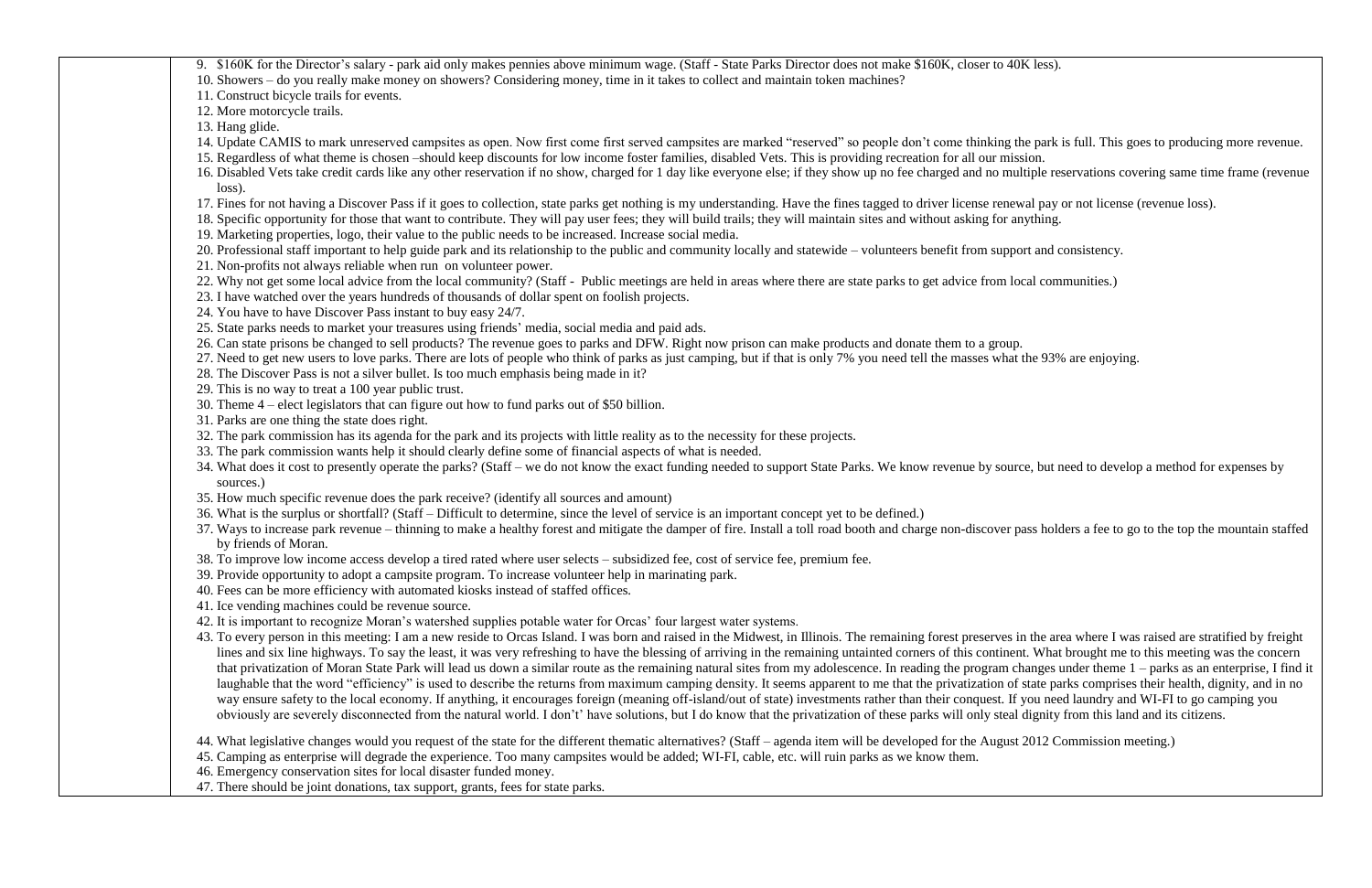| 49. What is the way forward that keeps state parks mission?<br>50. What about a state parks tax? If majority of people want to pay on tax and have their services.<br>51. Anyway to extend transition from state fund dollars? This is way too big of a change, too fast. What business could do that?<br>52. Call the Discover Pass a parking pass then people may understand a user fee is needed for a lifetime tour, etc.<br>53. Many of the reductions call for in this option is not necessary. Taxes used to fund these things – they can again.<br>54. We don't need to reduce services. We need to convenience the legislature that funding is a priority.<br>55. This is what parks should focus on $-$ some services may fix in to enterprise, but most do not.<br>56. One guided tourist, useful hikes, one building/clubs dedicated to group housing schools and ELCs. Money for user fees.<br>enterprise intended for the community benefit.<br>Juan Nature Institute and Friends of San Juan. Money is distributed between CNPs.<br>Deception pass are the locations where state parks matter most.<br>61. Public assets take money; our income is down, we are out of money. What will the parks department do to close the gap?<br>stay here. Provide incentive for volunteers: 24 hours for a Discover Pass is a lot to ask for.<br>63. Poor people: this is a genuine issue.<br>Take advantage of these potential sources of revenues.<br>generator; by right should not the revenue generated from business go to parks?<br>67. Can the community 'float' another position? If the park suffers, businesses that rely on park visitation suffer as well.<br>69. Parks will become commercialized. Only the rich will enjoy the enterprise system. Parks are for all people.<br>70. An enterprise system will change the park experience.<br>71. Too many commercial entities invest in how the parks should run. State parks would be taking a risk of losing the full accessibility for all people.<br>72. If the enterprise plan doesn't work, the enterprise company will drop it and leave parks responsible to fix the problem.<br>73. Non-profit organizations may have a different mission. Their mission will always be the primary priority.<br>74. Non-profit may not be effective or efficient. It may become an issue with being reimbursed, too.<br>75. Non-profit may not have the level of skills or confidence to run the organization.<br>76. Under theme 2: volunteers may not be willing to return each year to provide the services. | 48. Parks as enterprise developing natural areas would destroy the very thing we want people to support, enjoy and love.                                                     |
|------------------------------------------------------------------------------------------------------------------------------------------------------------------------------------------------------------------------------------------------------------------------------------------------------------------------------------------------------------------------------------------------------------------------------------------------------------------------------------------------------------------------------------------------------------------------------------------------------------------------------------------------------------------------------------------------------------------------------------------------------------------------------------------------------------------------------------------------------------------------------------------------------------------------------------------------------------------------------------------------------------------------------------------------------------------------------------------------------------------------------------------------------------------------------------------------------------------------------------------------------------------------------------------------------------------------------------------------------------------------------------------------------------------------------------------------------------------------------------------------------------------------------------------------------------------------------------------------------------------------------------------------------------------------------------------------------------------------------------------------------------------------------------------------------------------------------------------------------------------------------------------------------------------------------------------------------------------------------------------------------------------------------------------------------------------------------------------------------------------------------------------------------------------------------------------------------------------------------------------------------------------------------------------------------------------------------------------------------------------------------------------------------------------------------------------------------------------------------------------------------------------------------------------------------------------------------|------------------------------------------------------------------------------------------------------------------------------------------------------------------------------|
|                                                                                                                                                                                                                                                                                                                                                                                                                                                                                                                                                                                                                                                                                                                                                                                                                                                                                                                                                                                                                                                                                                                                                                                                                                                                                                                                                                                                                                                                                                                                                                                                                                                                                                                                                                                                                                                                                                                                                                                                                                                                                                                                                                                                                                                                                                                                                                                                                                                                                                                                                                              |                                                                                                                                                                              |
|                                                                                                                                                                                                                                                                                                                                                                                                                                                                                                                                                                                                                                                                                                                                                                                                                                                                                                                                                                                                                                                                                                                                                                                                                                                                                                                                                                                                                                                                                                                                                                                                                                                                                                                                                                                                                                                                                                                                                                                                                                                                                                                                                                                                                                                                                                                                                                                                                                                                                                                                                                              |                                                                                                                                                                              |
|                                                                                                                                                                                                                                                                                                                                                                                                                                                                                                                                                                                                                                                                                                                                                                                                                                                                                                                                                                                                                                                                                                                                                                                                                                                                                                                                                                                                                                                                                                                                                                                                                                                                                                                                                                                                                                                                                                                                                                                                                                                                                                                                                                                                                                                                                                                                                                                                                                                                                                                                                                              |                                                                                                                                                                              |
|                                                                                                                                                                                                                                                                                                                                                                                                                                                                                                                                                                                                                                                                                                                                                                                                                                                                                                                                                                                                                                                                                                                                                                                                                                                                                                                                                                                                                                                                                                                                                                                                                                                                                                                                                                                                                                                                                                                                                                                                                                                                                                                                                                                                                                                                                                                                                                                                                                                                                                                                                                              |                                                                                                                                                                              |
|                                                                                                                                                                                                                                                                                                                                                                                                                                                                                                                                                                                                                                                                                                                                                                                                                                                                                                                                                                                                                                                                                                                                                                                                                                                                                                                                                                                                                                                                                                                                                                                                                                                                                                                                                                                                                                                                                                                                                                                                                                                                                                                                                                                                                                                                                                                                                                                                                                                                                                                                                                              |                                                                                                                                                                              |
|                                                                                                                                                                                                                                                                                                                                                                                                                                                                                                                                                                                                                                                                                                                                                                                                                                                                                                                                                                                                                                                                                                                                                                                                                                                                                                                                                                                                                                                                                                                                                                                                                                                                                                                                                                                                                                                                                                                                                                                                                                                                                                                                                                                                                                                                                                                                                                                                                                                                                                                                                                              |                                                                                                                                                                              |
|                                                                                                                                                                                                                                                                                                                                                                                                                                                                                                                                                                                                                                                                                                                                                                                                                                                                                                                                                                                                                                                                                                                                                                                                                                                                                                                                                                                                                                                                                                                                                                                                                                                                                                                                                                                                                                                                                                                                                                                                                                                                                                                                                                                                                                                                                                                                                                                                                                                                                                                                                                              |                                                                                                                                                                              |
|                                                                                                                                                                                                                                                                                                                                                                                                                                                                                                                                                                                                                                                                                                                                                                                                                                                                                                                                                                                                                                                                                                                                                                                                                                                                                                                                                                                                                                                                                                                                                                                                                                                                                                                                                                                                                                                                                                                                                                                                                                                                                                                                                                                                                                                                                                                                                                                                                                                                                                                                                                              | 57. Instead of looking at an enterprise as only a state park; we should operate as an enterprise based on the community needs: ex. Moran is tourism based and local bu       |
|                                                                                                                                                                                                                                                                                                                                                                                                                                                                                                                                                                                                                                                                                                                                                                                                                                                                                                                                                                                                                                                                                                                                                                                                                                                                                                                                                                                                                                                                                                                                                                                                                                                                                                                                                                                                                                                                                                                                                                                                                                                                                                                                                                                                                                                                                                                                                                                                                                                                                                                                                                              | 58. 110 non-profits on the island it is hard to get grants on the island because there are so many Community Non-Profits (CNP) for grants. San Juan Island shares gra        |
|                                                                                                                                                                                                                                                                                                                                                                                                                                                                                                                                                                                                                                                                                                                                                                                                                                                                                                                                                                                                                                                                                                                                                                                                                                                                                                                                                                                                                                                                                                                                                                                                                                                                                                                                                                                                                                                                                                                                                                                                                                                                                                                                                                                                                                                                                                                                                                                                                                                                                                                                                                              | 59. There is an inequitable distribution of resource: one location where the community is more involved and some parks that are more remote that the community do a          |
|                                                                                                                                                                                                                                                                                                                                                                                                                                                                                                                                                                                                                                                                                                                                                                                                                                                                                                                                                                                                                                                                                                                                                                                                                                                                                                                                                                                                                                                                                                                                                                                                                                                                                                                                                                                                                                                                                                                                                                                                                                                                                                                                                                                                                                                                                                                                                                                                                                                                                                                                                                              | 60. There is no reliability as a public asset. Parks should be looked at as a public trust. The legislature appropriates all the funds. Faced with choices about taxes decis |
|                                                                                                                                                                                                                                                                                                                                                                                                                                                                                                                                                                                                                                                                                                                                                                                                                                                                                                                                                                                                                                                                                                                                                                                                                                                                                                                                                                                                                                                                                                                                                                                                                                                                                                                                                                                                                                                                                                                                                                                                                                                                                                                                                                                                                                                                                                                                                                                                                                                                                                                                                                              |                                                                                                                                                                              |
|                                                                                                                                                                                                                                                                                                                                                                                                                                                                                                                                                                                                                                                                                                                                                                                                                                                                                                                                                                                                                                                                                                                                                                                                                                                                                                                                                                                                                                                                                                                                                                                                                                                                                                                                                                                                                                                                                                                                                                                                                                                                                                                                                                                                                                                                                                                                                                                                                                                                                                                                                                              | 62. I would be willing to put more money into the Discover Pass if I knew that the money was going to Moran and other SJI parks. People might be willing to pay mo           |
|                                                                                                                                                                                                                                                                                                                                                                                                                                                                                                                                                                                                                                                                                                                                                                                                                                                                                                                                                                                                                                                                                                                                                                                                                                                                                                                                                                                                                                                                                                                                                                                                                                                                                                                                                                                                                                                                                                                                                                                                                                                                                                                                                                                                                                                                                                                                                                                                                                                                                                                                                                              |                                                                                                                                                                              |
|                                                                                                                                                                                                                                                                                                                                                                                                                                                                                                                                                                                                                                                                                                                                                                                                                                                                                                                                                                                                                                                                                                                                                                                                                                                                                                                                                                                                                                                                                                                                                                                                                                                                                                                                                                                                                                                                                                                                                                                                                                                                                                                                                                                                                                                                                                                                                                                                                                                                                                                                                                              | 64. There is no other option. The money is available for people who are willing to participate in adventure activities. Triathlons and competitions people who are will      |
|                                                                                                                                                                                                                                                                                                                                                                                                                                                                                                                                                                                                                                                                                                                                                                                                                                                                                                                                                                                                                                                                                                                                                                                                                                                                                                                                                                                                                                                                                                                                                                                                                                                                                                                                                                                                                                                                                                                                                                                                                                                                                                                                                                                                                                                                                                                                                                                                                                                                                                                                                                              | 65. When will people start turning a profit from penal institutions? Prisons are costing a arm and leg, if we weren't spending tax more money could go to state parks.       |
|                                                                                                                                                                                                                                                                                                                                                                                                                                                                                                                                                                                                                                                                                                                                                                                                                                                                                                                                                                                                                                                                                                                                                                                                                                                                                                                                                                                                                                                                                                                                                                                                                                                                                                                                                                                                                                                                                                                                                                                                                                                                                                                                                                                                                                                                                                                                                                                                                                                                                                                                                                              | 66. What happened to the piece of the pie that used to go to state parks? The pie is smaller and parks' piece is completely gone? Can we solicit the legislation for that    |
|                                                                                                                                                                                                                                                                                                                                                                                                                                                                                                                                                                                                                                                                                                                                                                                                                                                                                                                                                                                                                                                                                                                                                                                                                                                                                                                                                                                                                                                                                                                                                                                                                                                                                                                                                                                                                                                                                                                                                                                                                                                                                                                                                                                                                                                                                                                                                                                                                                                                                                                                                                              |                                                                                                                                                                              |
|                                                                                                                                                                                                                                                                                                                                                                                                                                                                                                                                                                                                                                                                                                                                                                                                                                                                                                                                                                                                                                                                                                                                                                                                                                                                                                                                                                                                                                                                                                                                                                                                                                                                                                                                                                                                                                                                                                                                                                                                                                                                                                                                                                                                                                                                                                                                                                                                                                                                                                                                                                              | 68. A few things that aren't pleasant about having an enterprise system are: everything has to be developed. We don't want to see state parks continuing to develop the      |
|                                                                                                                                                                                                                                                                                                                                                                                                                                                                                                                                                                                                                                                                                                                                                                                                                                                                                                                                                                                                                                                                                                                                                                                                                                                                                                                                                                                                                                                                                                                                                                                                                                                                                                                                                                                                                                                                                                                                                                                                                                                                                                                                                                                                                                                                                                                                                                                                                                                                                                                                                                              |                                                                                                                                                                              |
|                                                                                                                                                                                                                                                                                                                                                                                                                                                                                                                                                                                                                                                                                                                                                                                                                                                                                                                                                                                                                                                                                                                                                                                                                                                                                                                                                                                                                                                                                                                                                                                                                                                                                                                                                                                                                                                                                                                                                                                                                                                                                                                                                                                                                                                                                                                                                                                                                                                                                                                                                                              |                                                                                                                                                                              |
|                                                                                                                                                                                                                                                                                                                                                                                                                                                                                                                                                                                                                                                                                                                                                                                                                                                                                                                                                                                                                                                                                                                                                                                                                                                                                                                                                                                                                                                                                                                                                                                                                                                                                                                                                                                                                                                                                                                                                                                                                                                                                                                                                                                                                                                                                                                                                                                                                                                                                                                                                                              |                                                                                                                                                                              |
|                                                                                                                                                                                                                                                                                                                                                                                                                                                                                                                                                                                                                                                                                                                                                                                                                                                                                                                                                                                                                                                                                                                                                                                                                                                                                                                                                                                                                                                                                                                                                                                                                                                                                                                                                                                                                                                                                                                                                                                                                                                                                                                                                                                                                                                                                                                                                                                                                                                                                                                                                                              |                                                                                                                                                                              |
|                                                                                                                                                                                                                                                                                                                                                                                                                                                                                                                                                                                                                                                                                                                                                                                                                                                                                                                                                                                                                                                                                                                                                                                                                                                                                                                                                                                                                                                                                                                                                                                                                                                                                                                                                                                                                                                                                                                                                                                                                                                                                                                                                                                                                                                                                                                                                                                                                                                                                                                                                                              |                                                                                                                                                                              |
|                                                                                                                                                                                                                                                                                                                                                                                                                                                                                                                                                                                                                                                                                                                                                                                                                                                                                                                                                                                                                                                                                                                                                                                                                                                                                                                                                                                                                                                                                                                                                                                                                                                                                                                                                                                                                                                                                                                                                                                                                                                                                                                                                                                                                                                                                                                                                                                                                                                                                                                                                                              |                                                                                                                                                                              |
|                                                                                                                                                                                                                                                                                                                                                                                                                                                                                                                                                                                                                                                                                                                                                                                                                                                                                                                                                                                                                                                                                                                                                                                                                                                                                                                                                                                                                                                                                                                                                                                                                                                                                                                                                                                                                                                                                                                                                                                                                                                                                                                                                                                                                                                                                                                                                                                                                                                                                                                                                                              |                                                                                                                                                                              |

and local businesses rely on this enterprise. An nd shares grants among themselves including the San nmunity do not rely on. San Juan, Spokane and taxes decision making had to be with majority.

ng to pay more if they knew that the money would

who are willing to pay for events and experiences.

ttion for that money back? Parks is a huge revenue

b develop the land. It may not meet the mission.